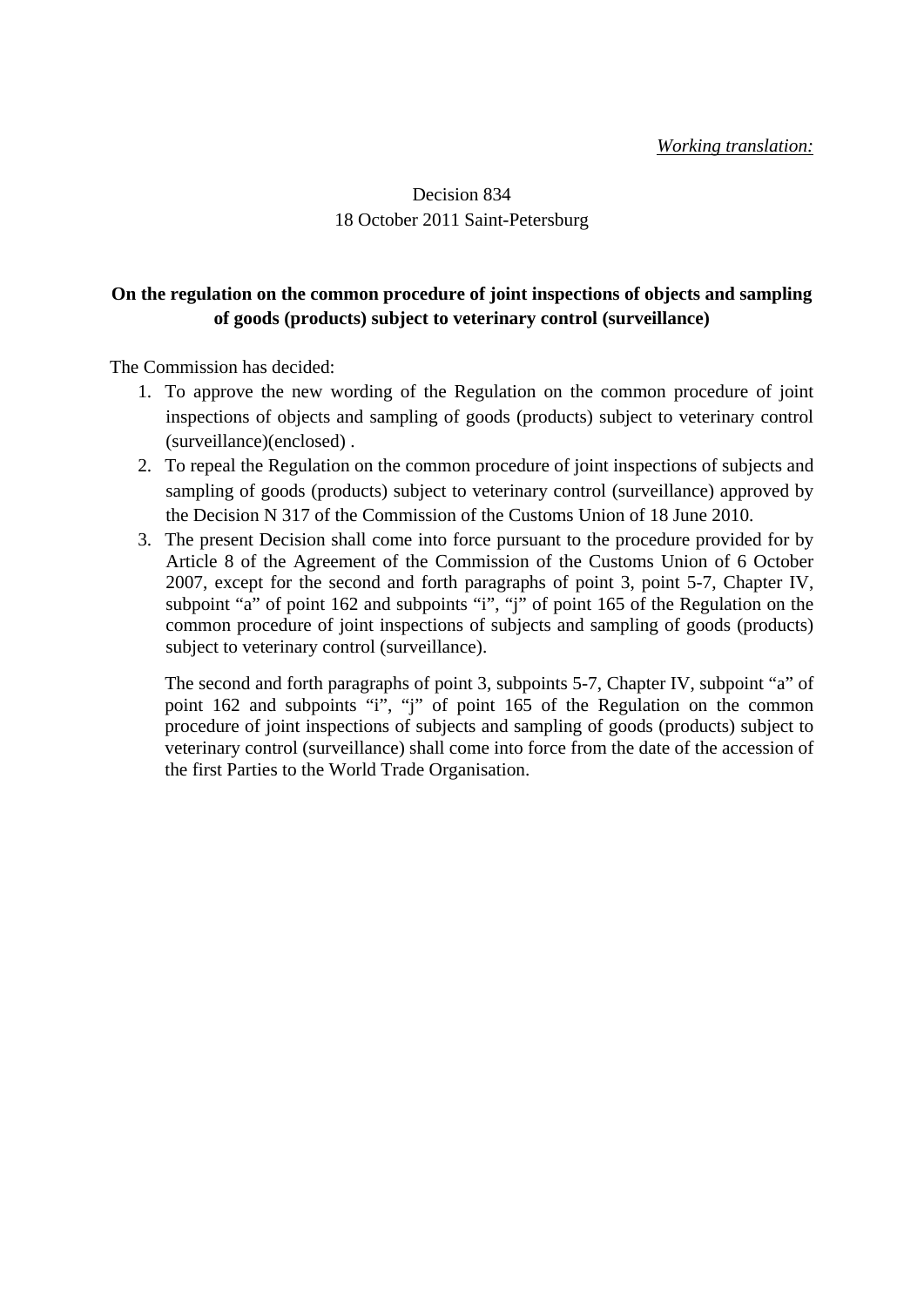# **REGULATION ON COMMON SYSTEM OF JOINT INSPECTIONS OF OBJECTS AND SAMPLING GOODS (PRODUCTS), SUBJECT TO VETERINARY CONTROL (SUPERVISION)**

## **I. General Provisions**

- 1. The Regulation on audit of official supervision systems of third countries and common system of joint inspections of facilities and sampling of goods (products), subject to veterinary control (supervision) (hereinafter – the Regulation), have been developed to implement the Agreement of Customs Union (CU) on veterinary and sanitary measures of December 11, 2009.
- 2. This Regulation establishes general principles for ensuring safety of animals and products of animal origin included into the Common list of Goods, imported into the territory of the CU from third countries, and moved from the territory of one CU Party to another Party in their production, processing, transporting and (or) storage, as well as arrangements for audit of official supervision systems of third countries and for joint inspections of establishments and entities when engaged in the production, processing, transport and (or) storage of Goods.
- 3. Inspection of establishments shall be carried out in accordance with this Regulation as provided below:

- inspection of establishments in third countries where audit of foreign official system of supervision was not done or the result of such audit was unsuccessful with the goal to include these establishments into the "Register of establishments of third countries" (hereafter - Register) (see Chapter V);

- inspection of establishments in third countries where audit of foreign official system of supervision was not done or the result was unsuccessful with the goal to confirm the presence of these establishments in the Register (see Chapter VI and VII);

inspection of establishments in third countries during conducting of system audit (re-audit) with the goal to confirm (re-confirm) that implementation of measures and official system of supervision in third country results in a level of protection at least equivalent to that provided by implementation of CU requirements (see Chapter IV);

inspection of establishments in CU countries with the goal to include these establishments into the "Register of establishments of CU countries" (see Chapter VIII);

inspection of establishments in CU countries listed in the "Register of establishments of CU countries" with the goal of regular veterinary surveillance (see Chapter IX).

## **II. Terms of this Regulation**

- 4. The following terms are used in this Regulation:
	- a) "audit of foreign official system of supervision" a procedure for determining if a foreign official system of control is capable of providing a level of protection of Goods that is at least equivalent to that provided by CU requirements ;
	- b) "inspection" a form of veterinary control which is carried out by inspector via visits to an object of control;
	- c) "Common veterinary requirements" Common veterinary (veterinary and sanitary) requirements for goods subject to veterinary control (supervision);
	- d) "Zoning" procedures carried out by a country to determine on its territory subpopulations of animals which have a specific epizootic status defined mainly on the basis of geographical criteria.
	- e) "inspector" official of authorities of the CU Party or *competent authority of third party*;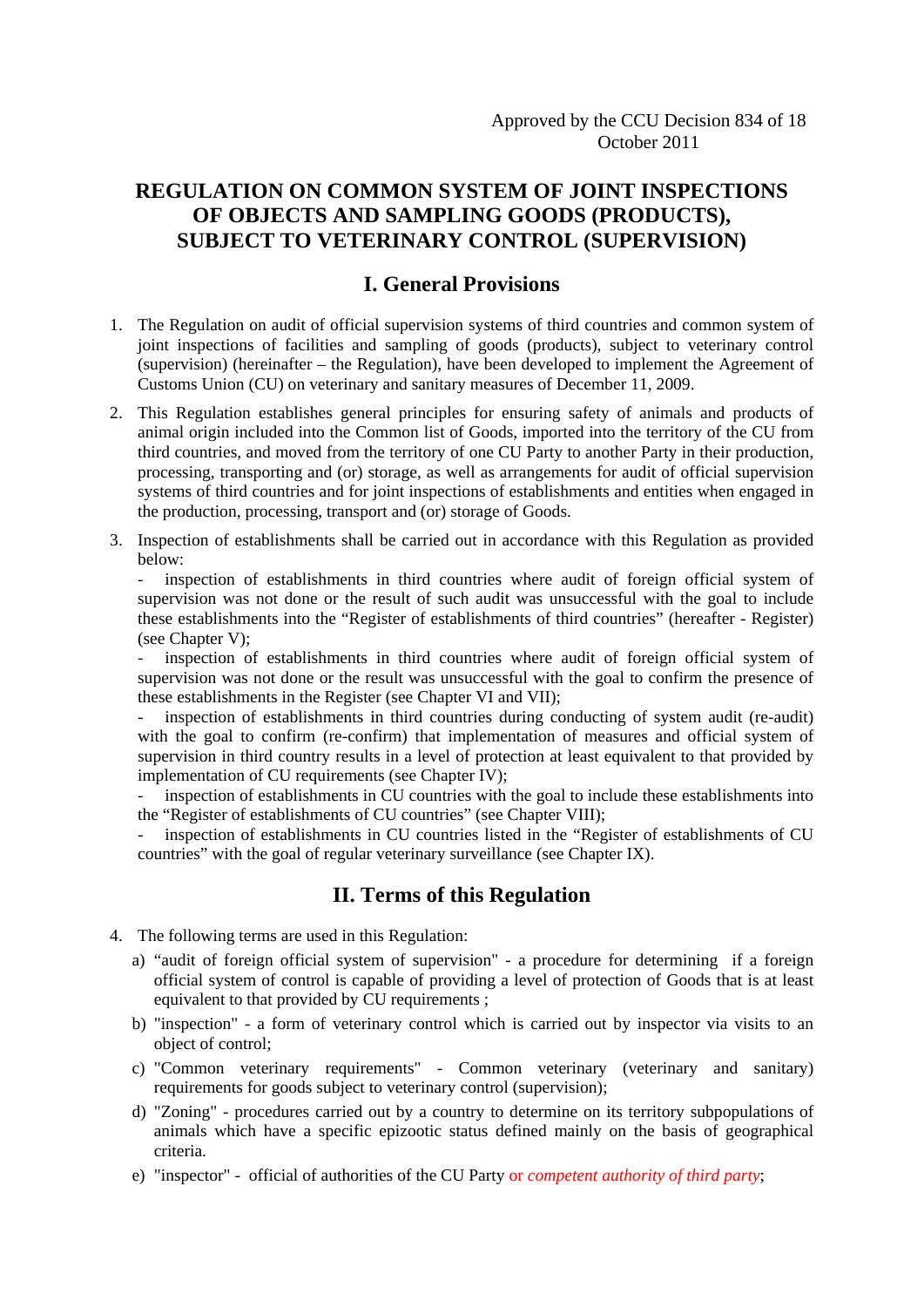- f) "quarantine" regime of special and organizational measures aimed at preventing the spread and elimination of quarantine and especially dangerous diseases of animals identified in accordance with legislation of the CU Parties;
- g) "Compartmentalization" procedures carried out by a CA of a country in partnership with the industry in the territory of the country to determine on its territory subpopulations of animals and establishments, handling products of animal origin from these subpopulations, which have a specific epizootic status defined by management and animal husbandry practices related to biosecurity.
- h) "competent authority" (hereafter CA) governmental authority of a country which has legal power to perform legislation and/or implementation functions (or both), in particular inspections;
- i) "Monitoring" carrying out of planned and successive observations or measurements in order to get an overview of compliance with CU requirements to ensure safety of Goods.
- j) "Goods" animals and products of animal origin included in the Common list of goods subject to veterinary control (supervision);
- k) "the object of control" establishment or entity when engaged in production, processing, transporting and (or) storage of Goods;
- l) " Party" the state member of the CU.
- m) "raw material" Goods intended for further processing;
- n) "CU requirements" international standards, guidelines and recommendations within the meaning of CU Commission Decision No. 721 "On application of international standards, recommendations and guidelines" of 22 June 2011 related to veterinary and sanitary requirements for Goods, CU technical regulations for Goods, CU Common veterinary requirements or, the different requirements that CU Parties have agreed with the third-country in veterinary export certificates, as provided in CU Commission Decision No. 726 "On Veterinary Measures" of 15 July 2011, and mandatory national requirements for Goods.
- o) *"Authorized body" state authority of a Party authorized to draft the legislation and/or to apply the legislation (or both functions) on inspections;*
- p) Register of CU establishments Register of organizations and individuals which produce, process and (or) storage of controlled goods transporting from the territory of one Party to the territory of another Party.

# **III. General principles to ensure safety of controlled goods in their production, processing, transporting and (or) storage**

- 5. The basic principle used by CU Parties to ensure safety of controlled goods in their production, processing, transporting and (or) storage in a third country is an audit of a foreign official system of supervision.
- 6. If an audit of foreign official system of supervision was successful, the inclusion of an establishment (establishments) into the Register shall be carried out in accordance with the list of establishments provided by the CA of this third country.
- 7. If an audit of a foreign official system of supervision was not carried out or is not completed or if, as a result of such audit, the foreign official system of supervision is not recognized as being capable to provide a level of protection at least equivalent to that provided by CU requirements, the CU Parties can agree the inclusion of an establishment (establishments) into the Register on the basis of joint inspections or guarantees provided by the CA of the third country.
- 8. In the process of preparing and approving the results of joint inspections of objects of control and of audit of foreign official system of supervision CU Parties ensure the availability (including the ability to preview) of these results to the CA of the third country and to the objects of control.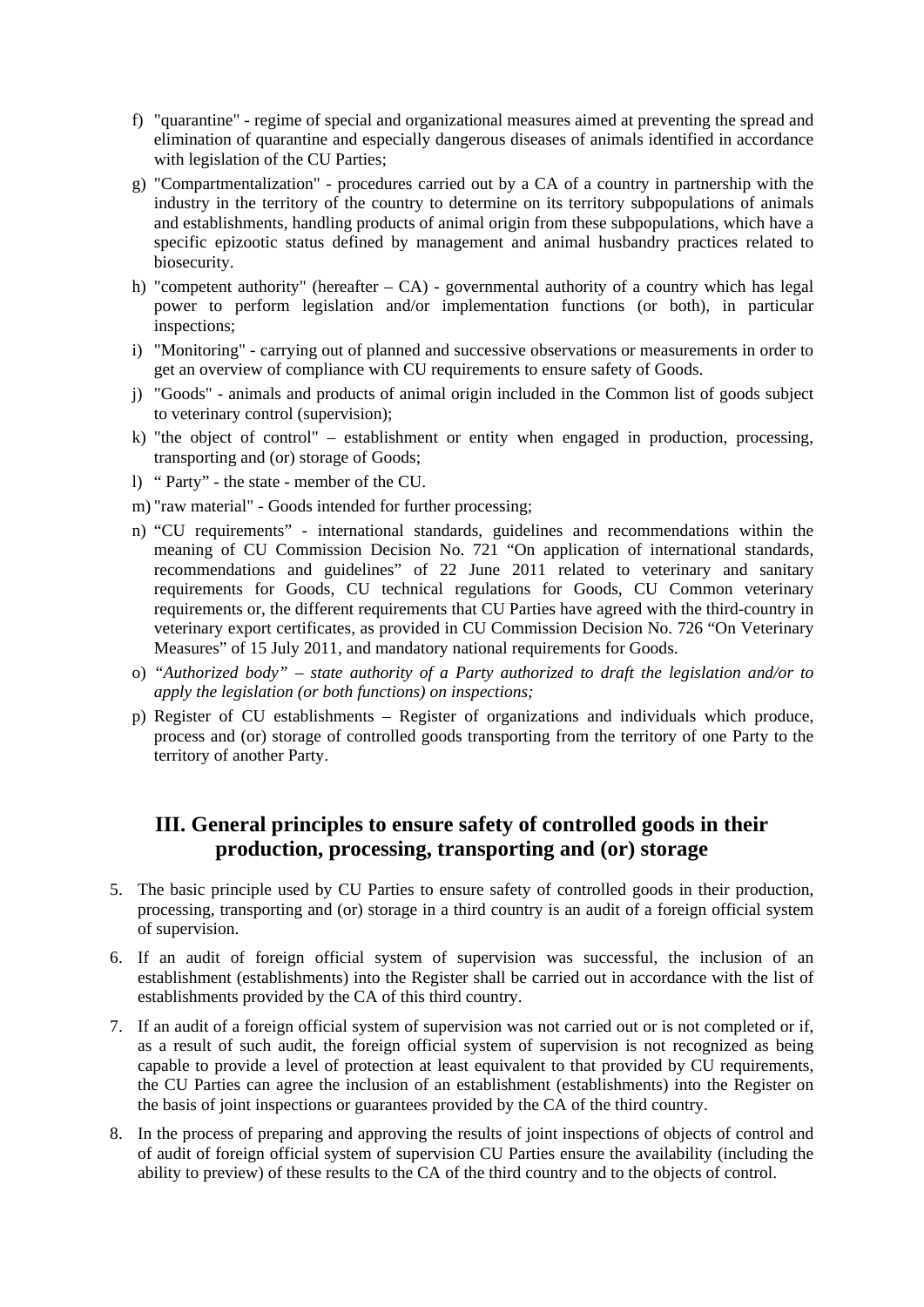- 9. In carrying out on-site inspection of an establishment the principles of zoning and compartmentalization are to be used as well as data collected during monitoring of Goods produced at the establishment (organization, enterprise, persons), and, if the establishment is located in the third country, - data of audit of foreign official system of supervision.
- 10. In carrying out a joint-inspection of objects of control under the Regulation, an inspector shall check and evaluate whether the object of control is complying with relevant CU requirements as defined in this Regulation, and if the object of control is complying with relevant international standards, guidelines and recommendations, it shall be considered to be in compliance with CU requirements based on the equivalency principle. If there are cases where a CU act or mandatory national requirement is more stringent than the international standard, the inspector shall evaluate compliance with international standards, guidelines, and recommendations, unless a scientific justification, as provided for in the SPS Agreement, for the more stringent requirement has been presented to the CA of the third country to provide the CA of the third country the possibility to propose an equivalent measure within the meaning of the World Trade Organization Agreement on Application of Sanitary and Phytosanitary Measures. If an establishment is included on the Register based on guarantees from the CA of a third country, the inspector also checks and evaluates whether the guarantees in the export certification applicable are met.

# **IV. The order of audit of foreign official system of supervision**

- 11. Inspectors carrying out the assessment have to differentiate two situations:
	- a) concerning third countries from which import of relevant Goods is not carried out to CU;
	- b) concerning third countries from which import of relevant Goods into the customs territory of the CU has taken place.
- 12. To initiate the audit the CA of third country shall send a request to a CA of a CU Party. In the request, the CA of the third country shall indicate the scope of the audit.
- 13. In the assessment of the foreign official system of surveillance, inspectors should take into account the history of trade and information that CA of the CU Party currently has on the following items:
	- a) organisation, structure and powers of a third country CA;
	- b) human resources;
	- c) material (including financial) resources;
	- d) regulatory frameworks and functional capabilities;
	- e) system of animal health controls and system of controls for public health protection ;
	- f) formal quality systems including quality policy;
	- g) system performance and surveillance programs assessment ;
- 14. During the assessment of the foreign official system of supervision inspectors should use the criteria of evaluation as defined by the relevant Chapters of OIE Terrestrial and Aquatic Codes and by Codex Alimentarius, other international standards and guidance recognized by the WTO.
- 15. The first stage of the assessment is a documentary analysis. For this purpose the CA of the CU Party requests CA of the third country to provide the legal and other relevant documents needed to perform the assessment.
- 16. A questionnaire may be sent to the CA of the third country for the gathering additional information on structure, power and practices of the CA of the third country.
- 17. After the completion of documentary analysis the CU Parties decide whether, based on the result of the analysis, a foreign regulatory system with regard to relevant Goods is capable to provide, in the aggregate, a level of protection at least equivalent to that provided by CU requirements.
- 18. If this step is successfully completed, the CU Parties may plan an on-site visit to verify the proper implementation of relevant legislation of the third country.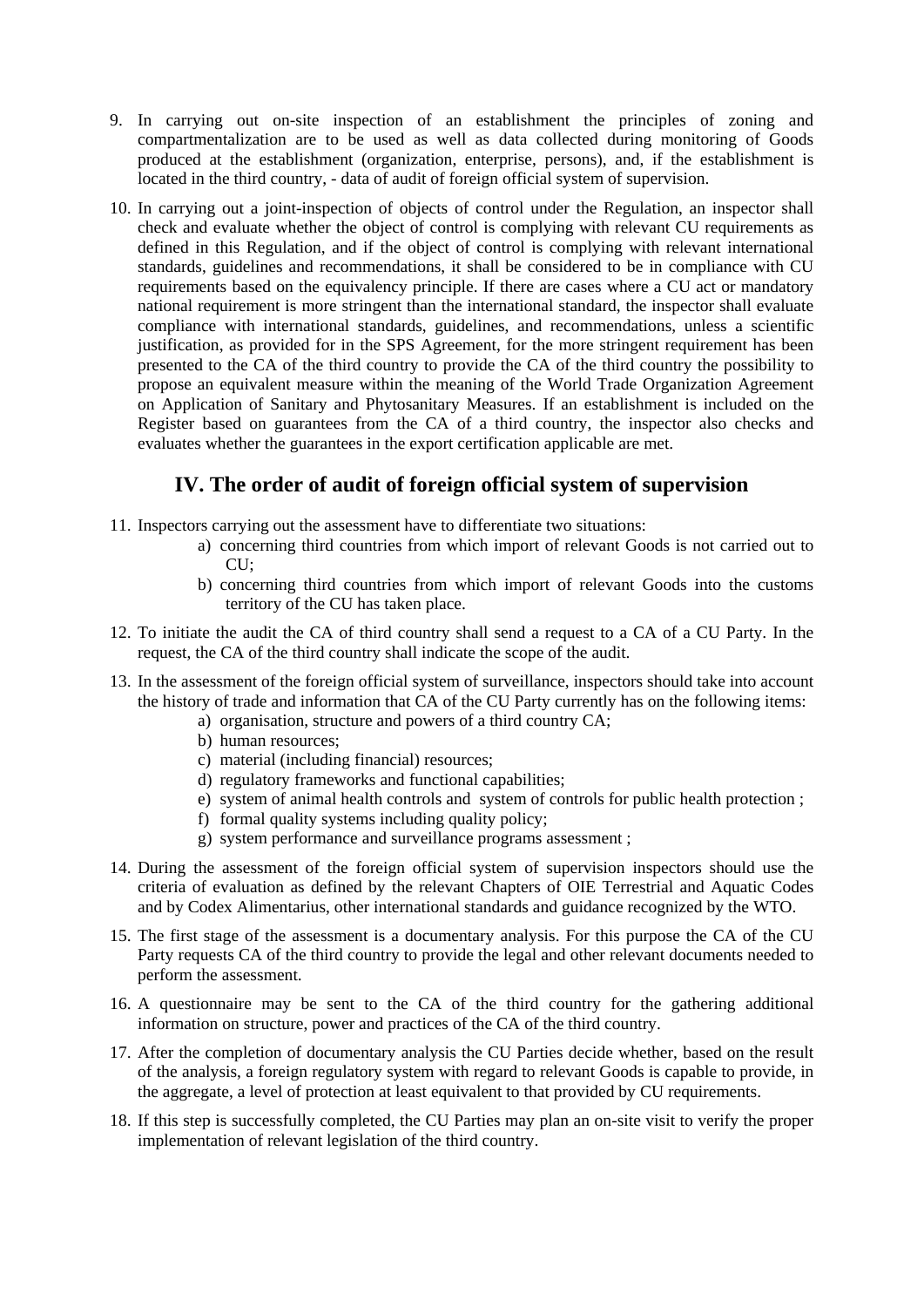- 19. The CA of the CU Parties, which planned the audit, not later than two months (unless a shorter period is agreed by the Parties) before the beginning of the planned visit to the third country which requested the audit shall inform the CAs of the other CU Parties of the forthcoming visit in order to form a group of inspectors and coordinate timing of the visit.
- 20. The CAs of the other CU Parties, no later than in 2 weeks after receiving the information on the upcoming visit, send a response that contains the rejection of participation in the visit or consents to participate in its implementation and data on the officials of the CU Party, who will participate in the visit, or if a CA of a CU Party does not send a response within the specified period, that means the refusal to participate in the visit.
- 21. The visit can be conducted by inspectors of one of the CU Parties if the other CU Parties do not respond or state that they will not participate. Non-participating CU Parties recognize the decision, based on results of the CA of the CU Party which is carrying out visit.
- 22. The initial audit is carried out by the group of inspectors.
- 23. The CAs of the CU Parties may engage experts who are the employees of governmental institutions or bodies (except for the interpreters) to assist inspectors/auditors on the matters below:
	- a) legislation of the third country;
	- b) organization of the CA of a third country, their powers and independence, their leadership and authority that they possess, in order to effectively implement and enforce the applicable law;
	- c) staff training at carrying out of official inspections;
	- d) resources, including diagnostic tools;
	- e) existence and implementation of documented procedures for control and monitoring systems;
	- f) animal health situation and procedure of notification to the Parties and relevant international bodies on outbreaks of OIE reportable animal diseases

Experts are bound by the same obligations and responsibilities as the inspectors with regard to protection of confidential information and avoidance of conflict of interest in the products of establishment being inspected. The competent authority of the CU Party should ensure the impartiality and integrity of the experts.

- 24. The scope of the audit includes the confirmation of the system records, such as country's laws, regulations, directives, notes and other documents relating to the implementation of the program; records on activities of the enterprise, results of inspections, and activities to ensure implementation; control of residues of chemical substances from farms to slaughterhouses; program of microbiological and chemical testing, laboratory support, program of sampling, methods of testing and other requirements in relation to imports, such as reduction in the level of pathogen and the HACCP program.
- 25. During the on-site visit to the establishments that is a part of the audit the inspectors of the CU Party (Parties) correlate the documentation for the system of control of the third country with observations in relation to implementation of the program.
- 26. Thus, the purpose of the visit as part of the audit is to ensure that within the framework of the foreign regulatory system related to production, processing, transporting and storage of the relevant Goods all of the country's laws, regulations and other requirements on inspection and certification, which the CU Party (s) recognized as capable to provide a level of protection at least equivalent to that provided by CU requirements at the stage of analysis of documentation, are properly implemented.
- 27. After completion of the stage of documentary analysis and stage of the audit on the site, the CA of the CU Party publishes the preliminary report of the audit taking into account Annex C of the WTO SPS Agreement and sends to CAs of all CU Parties a letter with the preliminary report attached. The report contains a preliminary conclusion on presence or absence of equivalence.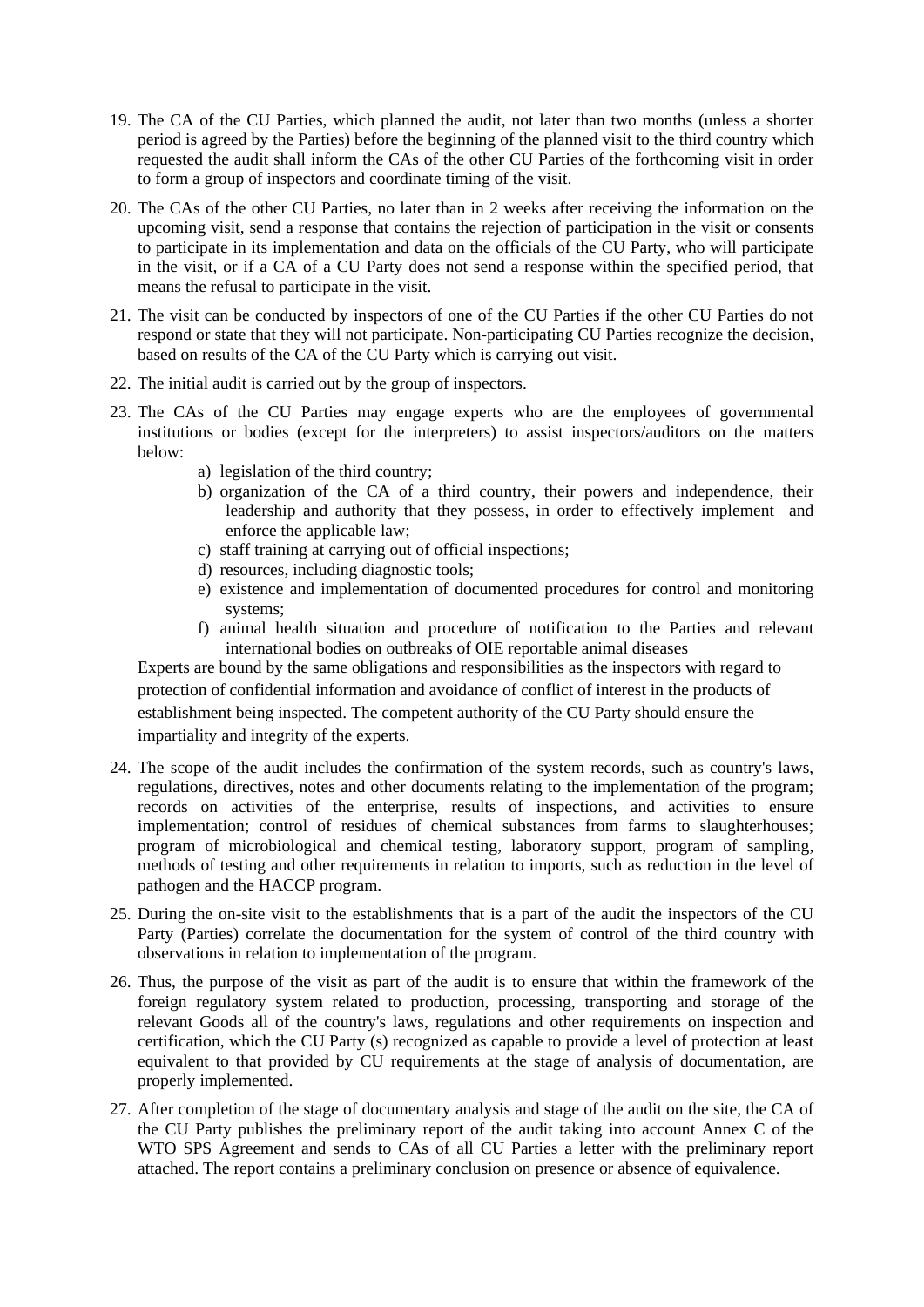- 28. The CA of the CU Parties that (including those not participating in the audit) alongside with other interested CU entities may send the additional data and clarifications on the information and conclusions of the preliminary report within 2 months.
- 29. The CA of the CU Party evaluates this additional data and clarifications and makes corrections of the preliminary report if needed.
- 30. The CA of the CU Party publishes the updated preliminary report of the audit taking into account Annex C of the WTO SPS Agreement and sends to CA of the third country a letter with the preliminary report attached.
- 31. The CA of the third country alongside with other interested entities of this third country may send the additional data and clarifications on the information and conclusions of the preliminary report within 2 month.
- 32. The CA of CU Party (s) to evaluate received information, prepare and publish the final report within 2 months.
- 33. The final report has to contain the conclusion whether the foreign official system of supervision is providing a level of protection at least equivalent to that provided by CU requirements (conclusion about equivalence) or not.
- 34. On the basis of the final report containing the conclusion about equivalence CU Commission (CUC) has to adopt a Decision on including of this third country into the List of countriesexporters having the equivalent level of protection with regard to relevant type of Goods without undue delay and publish the Decision within 5 working days.
- 35. After the date of the adoption of this Decision the CA of the third country authorized to perform pre-listing of establishments (entities) of this third country that will have the right to export their Goods to CU.
- 36. The CA of third country performing the pre-listing sends to the CA of the CU Party a letter with the list of establishments.
- 37. The CA of the CU Party has to make a Decision to list the establishments and publish the revised list of establishments within the 5 working days after receiving the letter from the CA of the third country.
- 38. The CA of the third country shall inform CUC about changes in legislation of this third country influencing on official control system regarding relevant Goods.
- 39. The CUC may take a decision to re-audit of official control system not oftener than once a year except cases indicated at paragraph 41. The re-audit has to be planned and conducted with respect to the reasonableness of such reassessment and necessity to reduce as much as possible the amount of the information that has to be provided by CA of the third country.
- 40. On the basis of the final report containing the conclusion about non-equivalence the CU Parties may consider to provide to the CA of the third country power to submit the guarantees on compliance of the Goods produced by an establishment(s) or to inform the CA of the third country that the establishments of the third country can be listed only as result of successful on-site inspection of this establishments by CU-inspectors. This decision has to be taken on the basis of knowledge that the CU Party has about previous experience of trade with this country, on structure and power of the CA of the third country and other relevant information.
- 41. If the official system of control of a third country is not recognized as capable of providing a level of protection at least equivalent to that provided by CU requirements, the CA of this country can reapply to restart the audit in any time period after taking corrective action. The CA of the CU Party has to accept this application and carry out the procedure of recognition using the information collected during the previous procedure to reduce the amount of work required as much as possible. In case of minor problems detected during the first procedure, an analysis of the corrective actions may be sufficient. The procedure for conducting this second audit is the same as described above.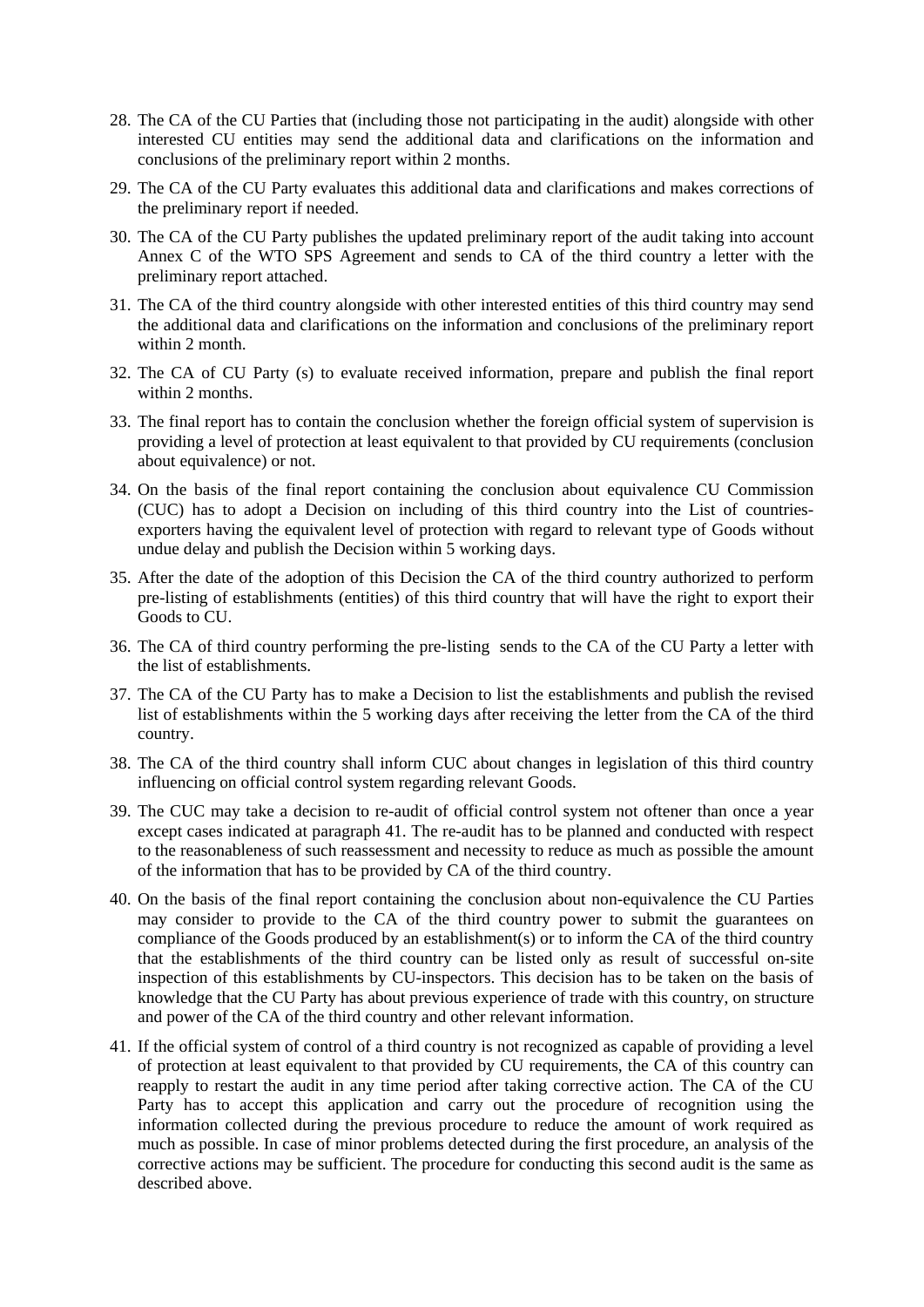- 42. In case, if an audit of foreign official system of supervision has not been completed, the Parties may consider one of the decisions mentioned in paragraph 40.
- 43. The CA of the CU Party making the decision to provide to the CA of the third country power to submit the guarantees on compliance of the Goods produced by an establishment (s) on the basis of the following criteria:
	- a) Level of development of CA of a third country;
	- b) Level of justification of guarantees of the CA of the third country;
	- c) Risk of entry into and spread of pathogens of infectious animal diseases in the third country, including those common to humans and animals;
	- d) Epizootic situation in the third country;
	- e) The results of monitoring tests of Goods importing into the CU territory from the third country;
	- f) The data of monitoring of Goods done by CA of the third country;
	- g) Compliance with CU requirements as provided in paragraph 10 with regard to importing Goods into the CU territory from the third country;
	- h) Results of inspections by the CA of the CU of o establishments located on the territory of the third country.
- 44. In case of granting to the CA of the third country the power to provide guarantees, the CA of this third country has to prepare the list of the establishments and send it to the CA of a CU Party. The CA of a CU Party has to evaluate this proposal within one month and take a decision to include listed establishments into the Register. The CA of a CU Party may inspect a representative percentage of listed establishments once a year. In case of repeated negative results of on-site inspection in some of the inspected establishments the CA of the CU Party may take a decision to suspend the export from these establishments. In case of negative results reflecting a serious failure of the official system of control obtained during on-site inspection of more than 60 percent of inspected establishments, the CA of the CU Party may take a decision to refuse to accept guarantees from the CA of the third country and require joint-inspection of establishments of that country.
- 45. In case of taking of corrective action with regard to the problem which was the reason for refusal to accept guarantees the CA of a third country may apply to have the authority to provide guarantees reinstated.

# **V. Joint inspections of the establishments in third countries with purpose to include them into the register**

- 46. The joint inspection of an establishment(s) has to be done with the purpose to include into the Register establishment(s) located on the territory of third countries (hereafter - on-site inspection), if an audit of its official foreign system supervision was not carried out or was carried out and as a result the official system of supervision of this third country was not recognized as being capable of providing a level of protection equivalent to that provided by CU requirements and the CA of the third country was not granted the right to provide guarantees under paragraph 40.
- 47. On-site inspections on the territory of third countries have to be made upon request of CA of a third country. The CA of CU Party may postpone the inspection in case of lack of resources (financial, human, others). In that case, the CA of the CU Party shall take all possible measures to ensure, that this postponement does not create a prolonged impediment to exporting to the CU from the concerned establishments.
- 48. Expenses, connected with carrying out on-site inspections, shall be covered by respective budgets of the CU Parties, unless in each case it is agreed otherwise.
- 49. Period of on-site inspection of an establishment should not exceed the period agreed with the CA of that country but in no case shall exceed five working days.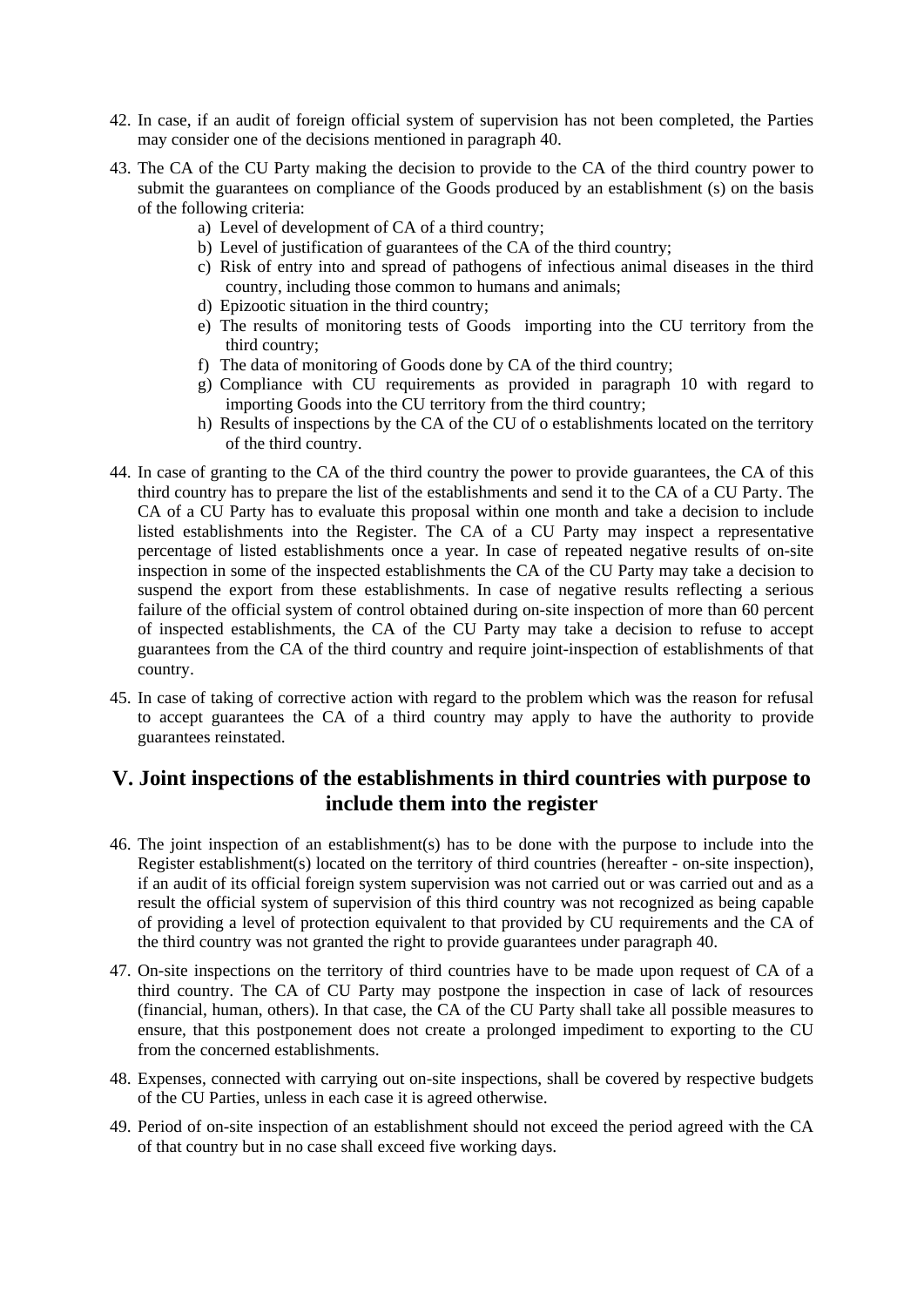- 50. The CA of a CU Party, planning the on-site inspection, no later than 3 months (unless a shorter period is agreed by CA of the third country) prior to inspection, sends to the CA of the third country a list of documents, which the CA of the third country and/or the establishment will need to provide during the audit in Russian or another agreed language.
- 51. The CA of the Party no later than 3 months (unless a shorter period is agreed by the CA of the third country) prior to inspection, may request the CA of the third country to provide preliminary information in Russian or another agreed language that is necessary for the inspection or evaluation of its results, including:
	- a) Data on the statutory powers of the competent authority of a third country,
	- b) Data on the structure of central and local units of the CA responsible for the establishment to be visited,
	- c) Data on the training and retraining of the staff of the CA of the third country responsible for the establishment,
	- d) Data on the development and equipping of laboratory network of the third country, involved in the assessment of the safety of products, produced by the establishments to be inspected and raw materials that the establishment uses,
	- e) Texts of legal acts of the third country, establishing mandatory requirements for products, manufactured by establishments to be inspected, raw materials, methods of their control,
	- f) National plan of the third country for control in case of an emergency, and spread of relevant causative agents of infectious diseases of animals,
	- g) Data on the presence and spread of relevant animal and zoonotic diseases in the third country;
	- h) National plan for monitoring of products subject to veterinary control;
	- j) Results of control (supervision) procedures made by CA of the of the third country with regard to the goods produced by this establishment aimed at supervision of compliance with CU requirements if this establishment exported the goods to a CU Party in the past ;
	- k) Results of control (supervision) procedures made by the CA of the third country with regard to the goods produced by this establishment aimed at supervision of compliance with the requirements of this third country if this establishment did not export the goods to the CU or there is no result of control (supervision) procedure mentioned in j)

The information mentioned in j) and k) can be provided in advance or during on-site inspection.

- 52. The CA of the CU Party planned the inspection no later than two months (unless a shorter period is agreed upon by the Parties) before inspection, shall inform the CAs of the other CU Parties on the forthcoming inspection in order to form group of inspectors and coordinate timing of the inspection.
- 53. The CAs of the other CU Parties, no later than in 2 weeks after receiving the information on the forthcoming inspection, sends a response that contains the denial of participation in the inspection or consent to participate in inspection and data on the inspectors (experts), who will participate, or does not send a response within the specified period, that means the refusal to participate in the inspection.
- 54. On-site inspection can be conducted by inspectors of one of the CU Parties if the other CU Parties do not respond or state that they will not participate. Non-participating CU Parties recognize the decision, based on results of the CA of the CU Party which is carrying out inspection.
- 55. The CA of the CU Parties may engage experts who are (except for the interpreters) the employees of governmental institutions or bodies to assist inspectors on the matters below:
	- a) legislation of the third country;
	- b) organization of the CA of a third country, their powers and independence, their leadership and authority with which they are endowed, in order to effectively implement and enforce the applicable law;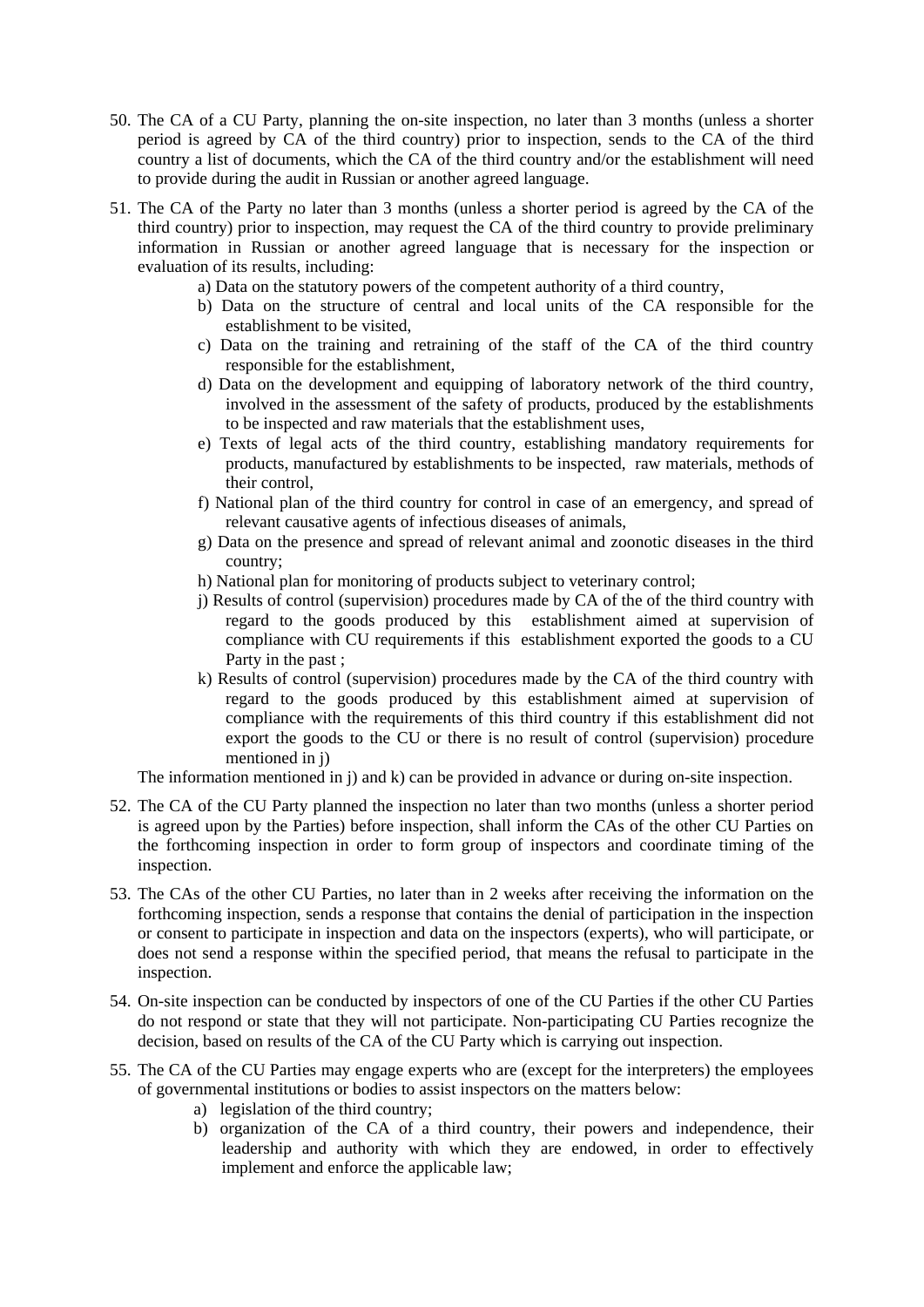- c) staff training at carrying out of official inspections;
- d) resources, including diagnostic tools;
- e) existence and proper implementation of documented procedures for control and monitoring systems;
- f) animal health situation and procedure of notification to the Parties and relevant international bodies on outbreaks of OIE reportable diseases.

Experts are bound by the same obligations and responsibilities as the inspectors with regard to protection of confidential information and avoidance of conflict of interest in the products of establishment being inspected. The competent authority of the CU Party should ensure the impartiality and integrity of the experts.

- 56. The CA of a CU Party that planned the on-site inspection, not later than 2 months (unless a shorter period is agreed upon with the CA of the third country), sends to the CA of the third country information about:
	- a) the purposes of the on-site inspection,
	- b) the CU Parties involved in its implementation,
	- c) list of inspectors and experts,
	- d) list of enterprises to be visited,
	- e) list and quantity of establishments supplying relevant raw-material to the establishments to be visited,
	- f) list and quantity of other establishments, involved in the production and/or control of relevant Goods producing by the establishments to be visited,
	- g) list of documents, which the competent authority of the third country and/or the establishments shall provide in the course of the on-site inspection in the national language of the third country.

57. If the CA of the third country does not allow the on-site inspection to be performed of one or more of the selected establishments, this can be the basis for the CA of the CU Party, planning the inspection, to suspend supplies from this establishment(s) to the CU if the CA of the CU Party believes that the CA of the third country has not provided a reasonable justification for the refusal.

- 58. The inspectors on arrival to the establishment shall carry out examination of the following documents on:
	- a) type of activity,
	- b) layout of the control object,
	- c) flow of production and production control,
	- d) structural and technological specifications of the enterprise,
	- e) volumes of production and output of Goods,
	- f) existence and implementation of official control and self-control to ensure the safety of manufactured Goods,
	- g) epizootic situation of the administrative territory on the place of location of verification object.
- 59. During joint inspection inspectors have to:
	- a) visit buildings and other parts of the infrastructure of controlled object;
	- b) study their compliance with CU legislation's mandatory requirements as provided in paragraph 6bis and with regard to the equivalence principle;
	- c) -verify the method and equipment used for official and self-control ;
	- d) conduct any other activities necessary to ensure achievement of the purposes of this Regulation.
- 60. During the on-site inspection the inspectors have to study the compliance of technological processes in the establishments to CU requirements taking into account relevant guidance recognized by WTO and the equivalence principle as provided in paragraph 10.
- 61. During an on-site inspection, there may be visits to other establishments which provide rawmaterials to this establishment, and/or other establishments involved in official and/or self-control, if the CA of the third country agreed such visit during the planning of the inspection.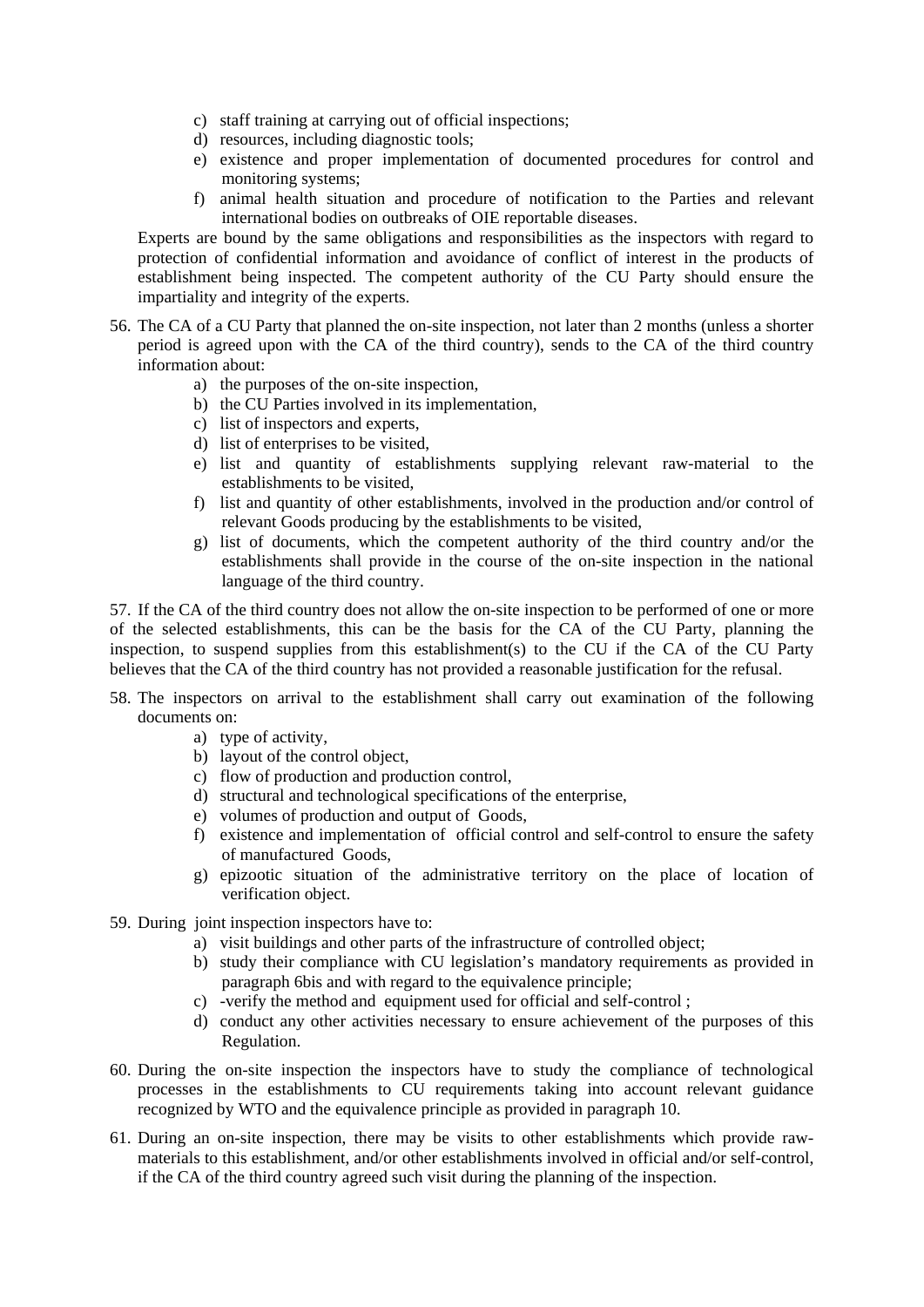- 62. Upon request of the CA of third country during the on-site inspections the CU inspectors may do the sampling of Goods produced by the establishment and raw-materials used by the establishment.
- 63. Upon completion of the visit to an establishment, inspectors upon request of representative of CA of the third country or the management of the establishment shall present findings of noncompliances, taking into account equivalence principle as provided in paragraph 10, and measures to achieve the appropriate safety level, as well as recommendations for corrective actions. The management of the establishment may inform inspection team directly or via the CA of the third country before it leaves the third country about the corrective actions taken. Inspection team may accept this information and take it into account before the completion of the preliminary report.
- 64. Within one month after completion of on-site inspection in a third country, the CA of CU Party that planed the inspection publishes the preliminary report of the inspection and sends to the CA of the third country a letter with the preliminary report attached.
- 65. The CA of the third country may send the additional data (including corrective actions taken), clarifications on the information and conclusions of the preliminary report within 1 month.
- 66. The CA of CU Party(s) shall evaluate received information, prepare and publish the final report within 1 month.
- 67. The final report has to contain the conclusions regarding each inspected establishment whether it is listed in the Register or not and recommendation on corrective actions that shall be taken by the not listed establishments to be able to be listed.
- 68. The CA of the CU Party has to make a Decision to list the establishments and publish the revised list of establishments within the 5 working days after the Decision and send letters to the CA of the third country, other CAs of CU Parties and to CUC to inform them about the Decision.
- 69. A newly listed establishment can supply the Goods to CU from the date of publishing of the amendment to the Register. Goods cannot be produced prior to the date of the on-site visit unless the decision states an earlier date of the commencement of delivery.

# **VI. Joint inspections of the establishments in third countries that are listed in the register in result of on-site inspection**

- 70. The on-site inspection of an establishment(s) that was listed (hereafter re-inspection) in result of on-site inspection by inspectors of CU Party(s) has to be done with the purpose to confirm its presence and status in the Register. The reasons of re-inspection can be:
	- a) random check of listed establishments in a third country,
	- b) request of CA of the third country to lift the suspension of importing of Goods to CU from this establishment,
	- c) suspicions of noncompliance with CU requirements by this establishment,
	- d) findings of incompliance of Goods imported to CU from this facility.
- 71. Re-inspections on the territory of third countries have to be made upon request of CA of a third country (in case of reason indicated in 70.b) or of CA of CU Party (in case of reasons indicated in 70.a, 70.c and 70.d).
- 72. The CA of CU Party may postpone the re-inspection in case of lack of resources (financial, human, others) in case of reason indicated in 70.b.
- 73. Expenses, connected with carrying out re-inspections, shell covered by respective budgets of the CU Parties in cases indicated in 70.a, 70.c and 70.d.
- 74. Expenses, connected with carrying out re-inspections in case indicated in 70.b, shell be covered by respective budgets of the CU Parties, unless in each case it is agreed otherwise.
- 75. The period of re-inspection of an establishment should not exceed the period agreed with the CA of that country but in no case shall exceed five working days.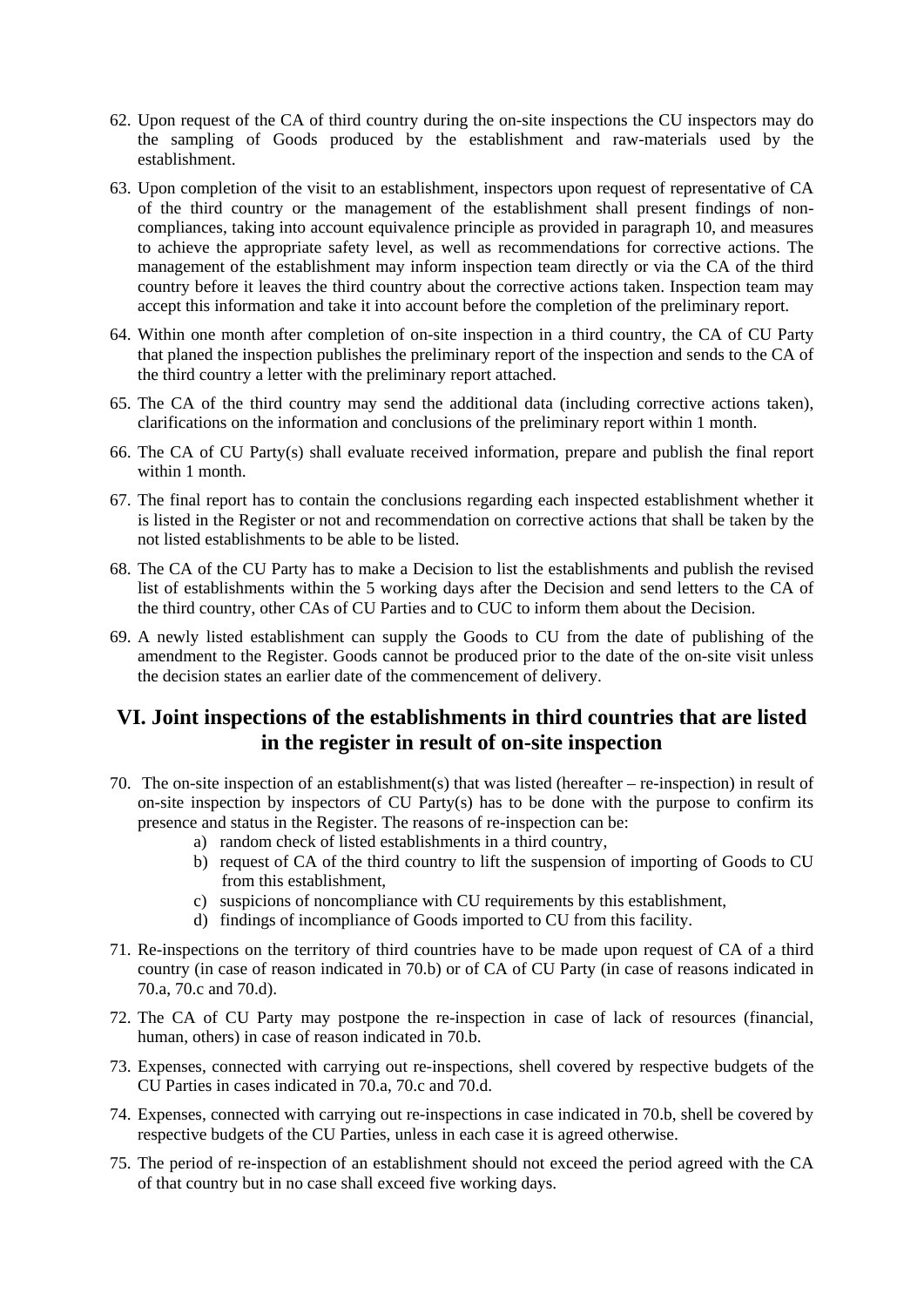- 76. The re-inspection shall be conducted as prescribed in Chapter V.
- 77. In 1 month after completion of re-inspection in a third country, the CA of CU Party which planed the inspection publishes the preliminary report of the re-inspection and sends to CA of the third country a letter with the preliminary report attached.
- 78. The CA of the third country may send the additional data (including corrective actions taken), clarifications on the information and conclusions of the preliminary report within 2 months.
- 79. The CA of CU Party(s) shall evaluate received information, prepares and publish the final report within 2 month.
- 80. The final report has to contain the conclusions regarding each re-inspected establishment.
- 81. The conclusion can be:
	- a) (case b, paragraph 70) export continue to be suspended or export from the establishment can be re-started;
	- b) (case a, c, d, paragraph 70) establishment can continue exporting, or export suspended.
- 82. The final report has to contain recommendation on corrective actions that shall be taken by the establishment including those necessary to re-start export.
- 83. The CA of CU Party(s) shall take a decision to amend the Register without undue delay and send a letter to CA of the third country, other CAs of CU Parties and to CUC to inform them of the decision.
- 84. The amendment to the Register shall be published by CUC without undue delay.
- 85. A establishment that can re-start exporting can supply the Goods to CU from the date of publication of the amendment. Goods have to be produced no sooner than the date of the on-site visit unless otherwise indicated in the letter.

# **VII. Joint inspections of the establishments in third countries that are listed in the register by the guarantees of the CA of a third country**

- 86. The on-site inspection of an establishment(s) that was listed (hereafter re-inspection) by the guarantees of the CA of a third country has to be done with the purpose of random check of listed establishments in a third country aimed to verification of validity of the guarantees provided by the CA of a third country.
- 87. Re-inspections on the territory of third countries have to be made upon request of CA of CU Party.
- 88. Expenses, connected with carrying out re-inspections, shell covered by respective budgets of the CU Parties.
- 89. Period of re-inspection of an establishment should not exceed the period agreed with the CA of that country but in no case shall exceed five working days.
- 90. The re-inspection shall be conducted as prescribed in Chapter V.
- 91. In 1 month after completion of re-inspection in a third country, the CA of CU Party planed the inspection publishes the preliminary report of the re-inspection and sends to CA of the third country a letter with the preliminary report attached.
- 92. The CA of the third country may send the additional data (including corrective actions taken), clarifications on the information and conclusions of the preliminary report within 2 month.
- 93. The CA of CU Party(s) shall evaluate received information, prepare and publishe the final report within 2 month.
- 94. The final report has to contain the conclusions regarding estimation of validity of the guarantees provided by the CA of a third country.
- 95. The conclusion can be: the guarantees recognized as valid or the guarantees recognized as invalid.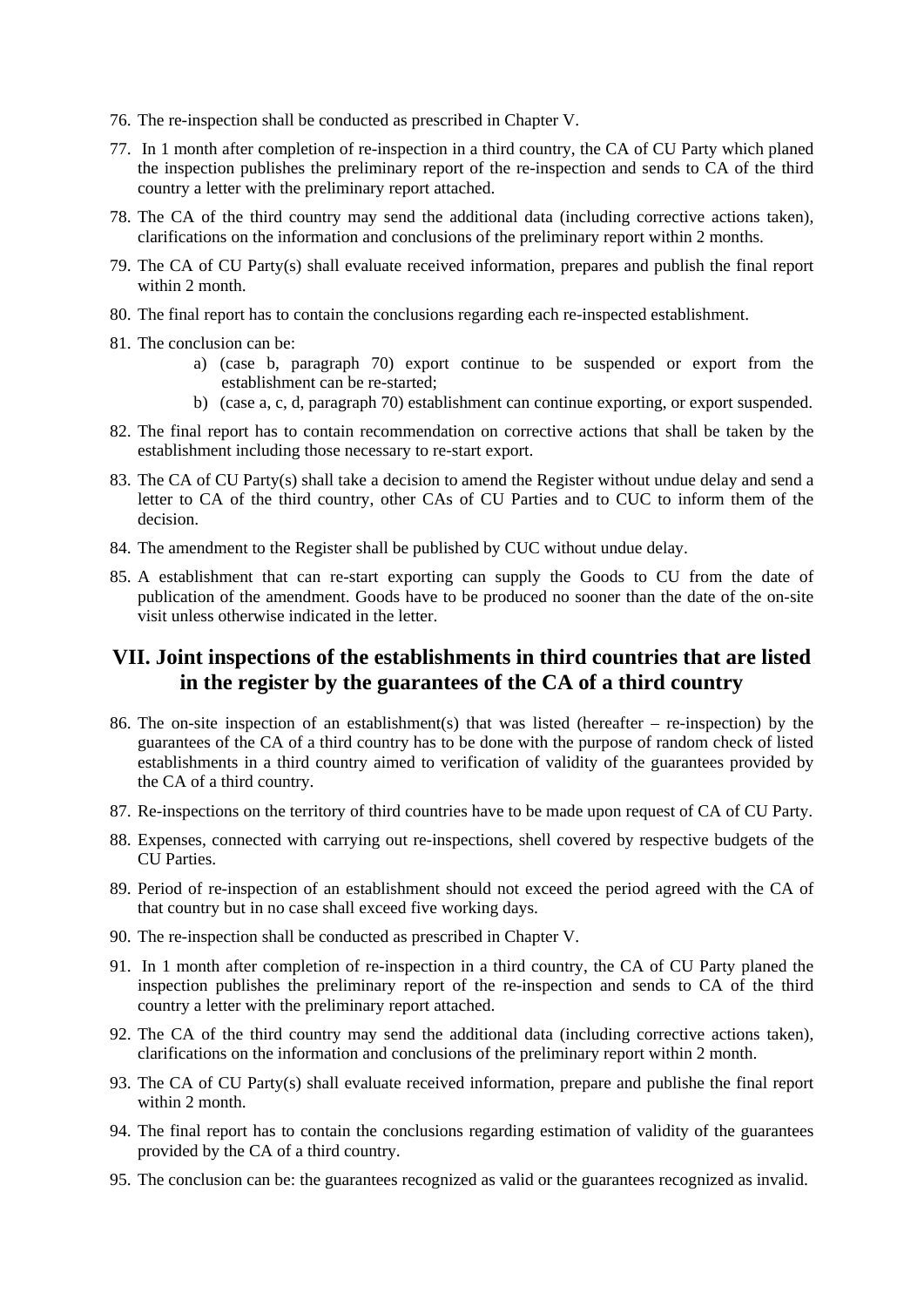- 96. The final report may contain the conclusion regarding re-inspected premises: the premise can continue exporting or export suspended.
- 97. The final report has to contain recommendation on corrective actions that shall be taking by CA of third country (in case of conclusion of invalidity of guarantees) or by establishment, including those necessary to re-start export.
- 98. The CA of CU Party(s) shall take a decision to amend the Register without undue delay and send a letter to CA of the third country, other CAs of CU Parties and to CUC to inform about the decision if the amendment needed.
- 99. The amendment to the Register shall be published by CUC without undue delay.

#### **VIII. Joint inspections of the establishments in CU Parties aimed to include establishment to the register of establishments of the CU**

- 100. The on-site inspection of an establishment(s) has to be done with the purpose to include them into the Register of establishments of the CU except the case identified in paragraph 116.
- 101. On-site inspections have to be made upon request of establishment.
- 102. Request of the establishment should be addressed to the CA of the Party. Expenses, connected with carrying out on-site inspections, shall be covered by respective budgets of the CU Parties, unless otherwise prescribed by national legislation of the CU Party in the territory of which the establishment located.
- 103. Period of on-site inspection of an establishment should not exceed five working days.
- 104. The CA of a CU Party, planning the on-site inspection, no later than 1 month (unless a shorter period is agreed by CAs of other CU Parties) prior inspection, sends to the CAs of other CU Parties the letter with notification about forthcoming inspection in order to form group of inspectors and coordinate timing of the audit. The CAs of other Parties, no later than in 2 weeks after receiving the information on the forthcoming inspection, sends a response that contains the denial of participation in the inspection or consent to participate in inspection and data on the inspectors (experts), who will participate, or does not send a response within the specified period, that means the refusal to participate in the inspection.
- 105. Controlled object, located on the territory of a CU Party may be included in the Register of establishments of the CU, without inspection, according to the agreed decision of the CAs of all CU Parties in the case where the risk associated with the supply to CU produced by this objects of control of controlled goods, estimated by them as acceptable risk.
- 106. On-site inspection can be conducted by inspectors of one of the Parties if the other CU Parties do not respond or state that they will not participate. Non-participating CU Parties recognize the decision, based on results of the authorized body of the Party which is carrying out audit.
- 107. The inspectors on arrival to the establishment shall carry out examination of the following documents on:
	- a) type of activity,
	- b) layout of the control object,
	- c) flow of production and production control,
	- d) structural and technological specifications of the enterprise,
	- e) volumes of production and output of Goods,
	- f) existence and implementation of official control and self-control to ensure the safety of manufactured Goods,
	- g) epizootic situation of the administrative territory on the place of location of verification object.
- 108. During on-site inspection inspectors have to:
	- a) visit buildings and other parts of controlled object infrastructure;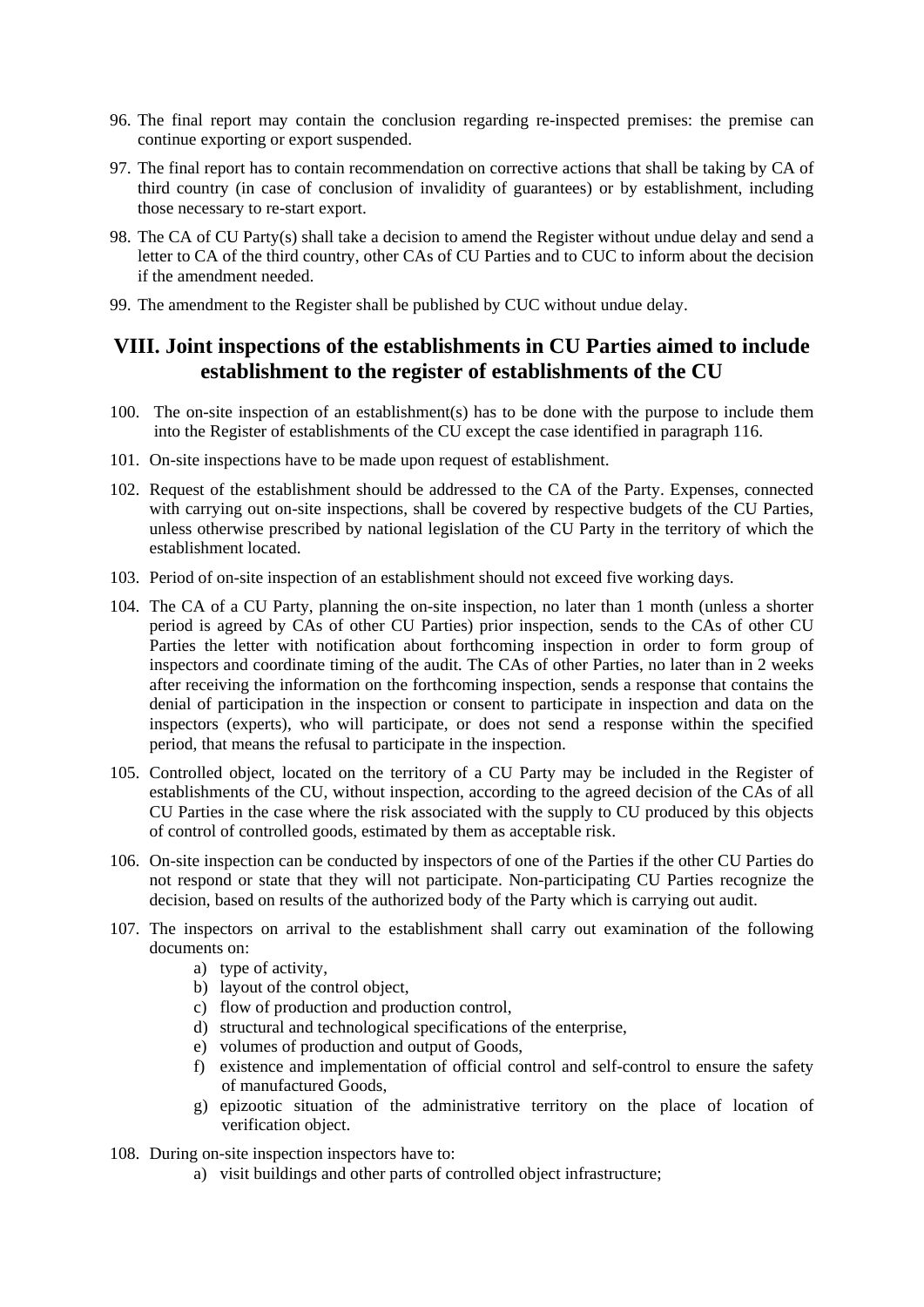- b) study their compliance with CU legislation's mandatory requirements;
- c) verify the method and equipment used for official and self-control ;
- d) conduct any other activities necessary to ensure achievement of the purposes of this Regulation.
- 109. During the on-site inspection the inspectors have to study the compliance of technological processes in the establishments to mandatory requirements of the CU legislation.
- 110. During an on-site inspection, there may be visits to other establishments which provide rawmaterials to this establishment, and/or other establishments involved in official and/or selfcontrol, if the CA of the CU Party agreed such visit during the planning of the inspection.
- 111. During the on-site inspections the inspectors may do the sampling of Goods produced by the establishment and raw-materials used by the establishment.
- 112. Upon completion of the visit an establishment, inspectors upon request of management of the establishment shall present findings of non-compliances and measures to achieve the appropriate safety level, as well as recommendations for corrective actions.
- 113. After completion of on-site inspection, the CA of CU Party prepares the report of the inspection and sends it to the establishment inspected.
- 114. The establishment may send the additional data and clarifications on the information and conclusions of the preliminary report within 2 weeks.
- 115. The CA of CU Party shall evaluate received information and shall take the decision on including of the establishment into the Register of the establishments of the CU, notify the establishment, CAs of other CU Parties and CUC about the decision within 1 month.116. In case by the Decision of the CU Commission the system of inspection of objects subject to veterinary control (surveillance) of one of the Parties was recognized as equivalent, the establishments located within the territory of that Party are included by CU Commission in the Register of the CU establishments on the basis of the information submitted by the competent authority of that Party without conduct of joint inspection.
- 117. The CUC shall publish amended Register of establishments of the CU without undue delay.
- 118. A newly listed establishment can supply the Goods to other CU Parties from the date of publishing of the amended Register of establishments of the CU. Goods have to be produced starting the date of on-site visit, and in case set out in point 116 – from the date of submission to the CU Commission by the competent authority of the Party of information on inclusion of an establishment to the Register of CU establishments.

#### **IX. Joint inspections of the establishments in CU Parties listed the register of establishments of the CU**

119. The on-site inspection of an establishment(s) listed in the Register of establishments of the CU may be done when necessary and subject to mutual consent of the Parties in the following cases

1) repeated reveal of incompliance of the controlled goods produced at the controlled premises with the Common veterinary requirements;

2) lift of quarantine from the territory where the controlled premises are located;

3) location of the controlled premises within the territory bordering with the territory (zone), where quarantine is established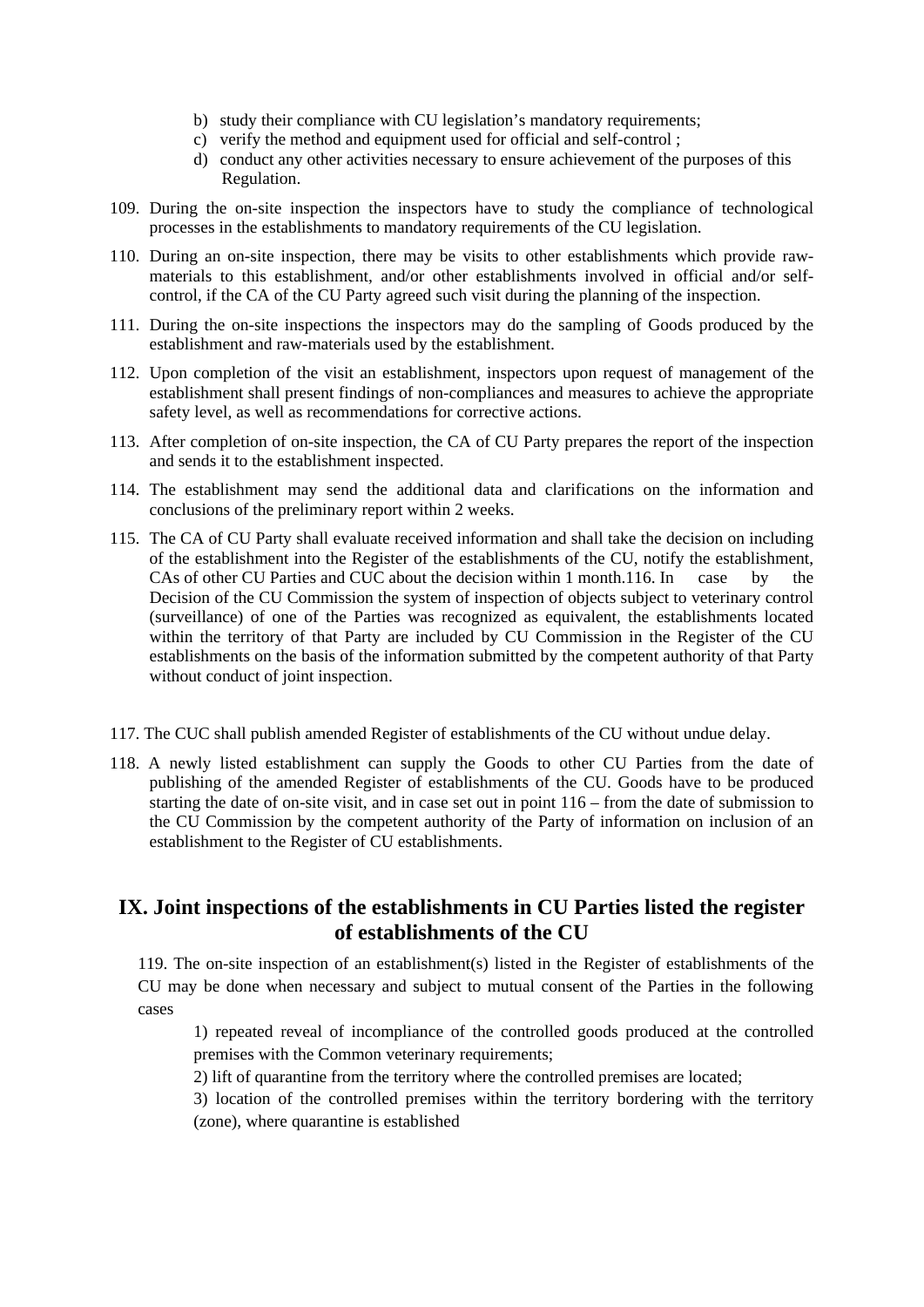120. Expenses, related to carrying out on-site inspections, shall be covered by respective budgets of the CU Parties, unless otherwise prescribed by national legislation of the CU Party in the territory of which the establishment located.

- 121. Period of on-site inspection of an establishment should not exceed five working days.
- 122. The inspection has to be done accordingly to Chapter VIII.
- 123. CA of the Party maintaining the register of establishments of the relevant CU Party provides information to be contained in the Unified Register of establishments of the CU to the CUC to make it available in the Integrated Information System of mutual trade of CU (hereinafter - IISMT) in the manner and format adopted by CUC.
- 124. After including the enterprise being inspected, in the Register of establishments of the CU, the CA of the CU Parties may monitor goods of the establishments. Monitoring is carried out in accordance with CU acts and national legislation of CU Parties and shall include: laboratory monitoring, clinical monitoring (only in case of supplying of animals), monitoring validity of the accompanying veterinary documents and correct labeling of products in circulation within the territory of the CU.

# **X. Sampling of Goods, produced at the territory of the CU**

- 125. Sampling of Goods, produced at the territory of CU, can be done (a) upon request of producer or current owner of Goods or upon decision of state veterinary inspector during:
	- a) implementation of state monitoring program carried out within the framework of state veterinary surveillance of the safety of Goods that are in circulation within the territory of CU;
	- b) implementation of state veterinary control aimed to certify these Goods for exporting to a third country;
	- c) implementation of enhanced control of safety of Goods, produced by an establishment (entity) in case of detection of a violation of relevant requirements of CU (internal circulation of Goods within the CU territory) or of a third country (Goods to be exported to the third country). The enhanced laboratory control in these cases shall comprise a measure which is introduced as an alternative to the temporary restriction to movement of Goods produced by a given enterprise to the territory of other Parties or for export;
	- d) State veterinary control of an establishment (entity).
- 126. The purpose of sampling is taking of samples for their subsequent laboratory testing.
- 127. Sampling has to be done by inspector who has relevant knowledge and skills, allowing properly implement the requirements of CU with regard to procedure of sampling, packing and transporting of samples, to avoid their spoiling, corruption and contamination that able to skew results of the laboratory test.
- 128. Sampling, recording and transporting of samples has to be arranged on the way to prevent their spoiling, corruption, contamination, substitution or other types of cheat.
- 129. In cases indicated in 124.b and 124.e the sampling, transporting of samples to the laboratory and laboratory testing are free of charge for the current owner of Goods, in other cases the current owner shall cover these expenses.
- 130. In case of sampling upon request of producer or current owner they have right to determine the laboratory with no regard in the territory of which CU Party it situated. In other cases the veterinary inspector who took the decision to make sampling has determine the laboratory.
- 131. Sampling has to be documented by issuing of an Act of sampling according Annex 1. First copy of the Act has to be provided by the inspector to the producer (establishment or entity) or to the current owner. Second copy has to be provided to the CVO of the administrative territory where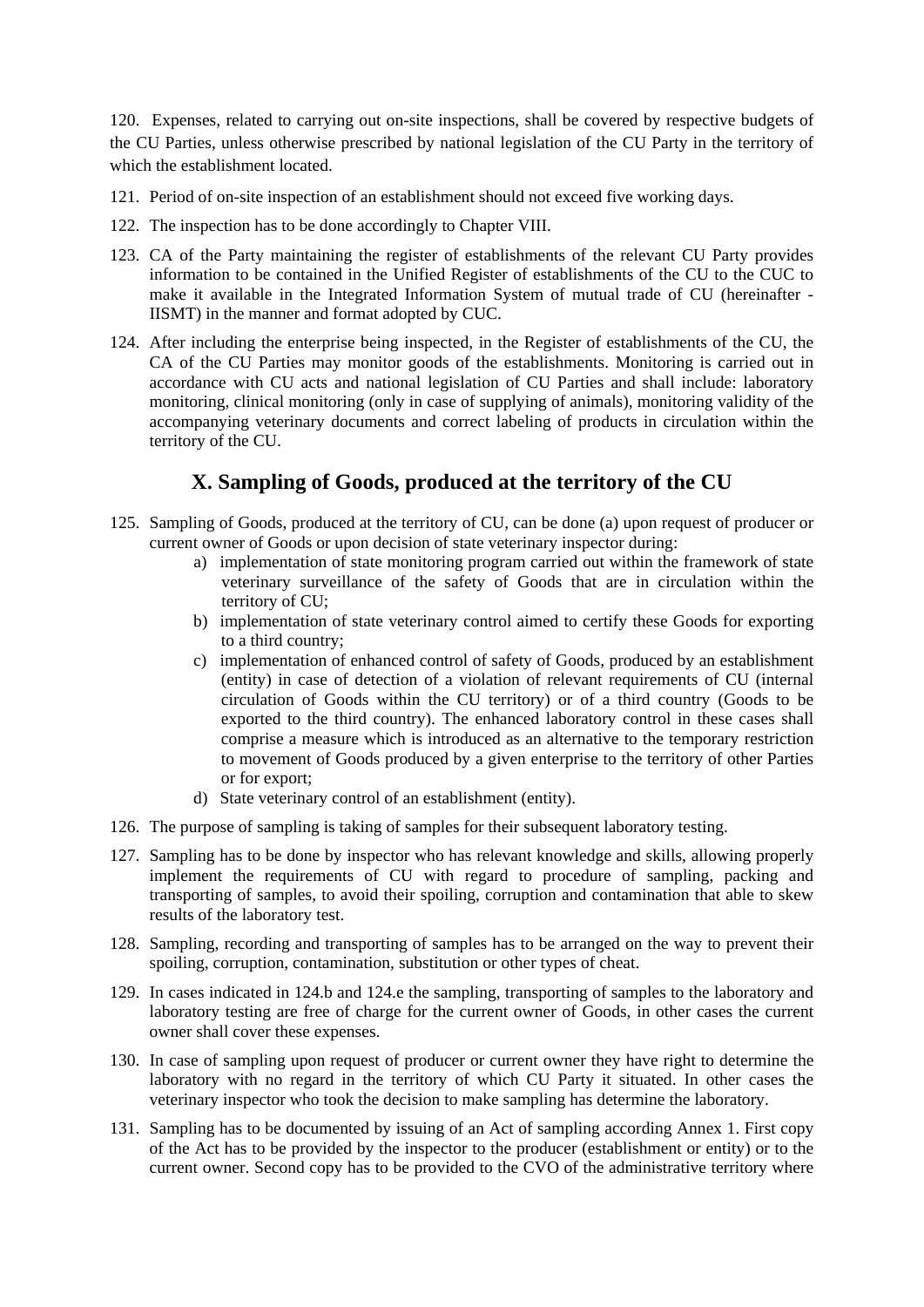sampling was done. Third copy has to be sent to the laboratory where laboratory testing of the sample will be done. Forth copy the inspector has to keep at least 1 year.

- 132. Upon arrival the samples to the laboratory have to be checked by the laboratory staff to detect their suitability (absence of spoiling) for the testing and properness of packing and accompanying documents. In case of violation the samples have not to be tested, notification on violation has to be sent to the inspector who did sampling.
- 133. The laboratory has to be accredited by the National accreditation systems and must have equipment allowing to properly implement laboratory testing, including the sensitivity of test that allow detecting of maximal allowed concentration of an organism or compound to be detected.
- 134. In the event of identified incompliance of the sampling with the CU requirements the laboratory shall keep the control samples until the expiry date of the sample is over, but not longer than 3 months after notification of interested entities on the result of the test.
- 135. The CA of the CU Party directly or via the laboratory or via publishing in the internet site informs current owners of Goods, producers, local veterinary authorities and other CAs of the relevant CU Parties about violation detected during monitoring and/or enhanced laboratory testing of Goods as soon as possible and within 5 working days. In this information there has to be provided data on sampling method, sites and purposes of, the analytical method used, laboratory that provided the testing, results of the test.
- 136. The processing of documents on results of laboratory testing and notification on its results has to be in accordance with legislation of CU.

# **XI. Sampling in the territory of CU of Goods, produced at the territory of a third country**

- 137. Sampling in the territory of CU of Goods, produced at the territory of a third country, can be done (a) upon request of producer or current owner of Goods or upon decision of state veterinary inspector during:
	- a. implementation of state monitoring program aimed to veterinary surveillance of the safety of Goods that are in circulation within the territory of CU;
	- b. implementation of state veterinary control of imported Goods (except case indicated at 134.d.) in the border posts, in the places of custom clearance, in the quarantine station or other place of quarantine of imported animals;
	- c. implementation of enhanced laboratory control of safety of Goods, produced by an establishment (entity) of a third country, in case of detection of a violation of relevant requirements of CU. The enhanced control in this case is a substitutive measure – an alternative to temporary suspension of importing of Goods from this establishment (entity).
- 138. The purpose of sampling is taking of samples for their subsequent laboratory testing.
- 139. Sampling has to be done by inspector who has relevant knowledge and skills, allowing properly implement the requirements of CU with regard to procedure of sampling, packing and transporting of samples, to avoid their spoiling, corruption and contamination that able to skew results of the laboratory test.
- 140. Sampling, recording and transporting of samples has to be arranged on the way to prevent their spoiling, corruption, contamination, substitution or other types of cheat.
- 141. In cases indicated in 134.a and 134.b the sampling, transporting of samples to the laboratory and laboratory testing are free of charge for the current owner of Goods, in other cases the current owner shall cover these expenses.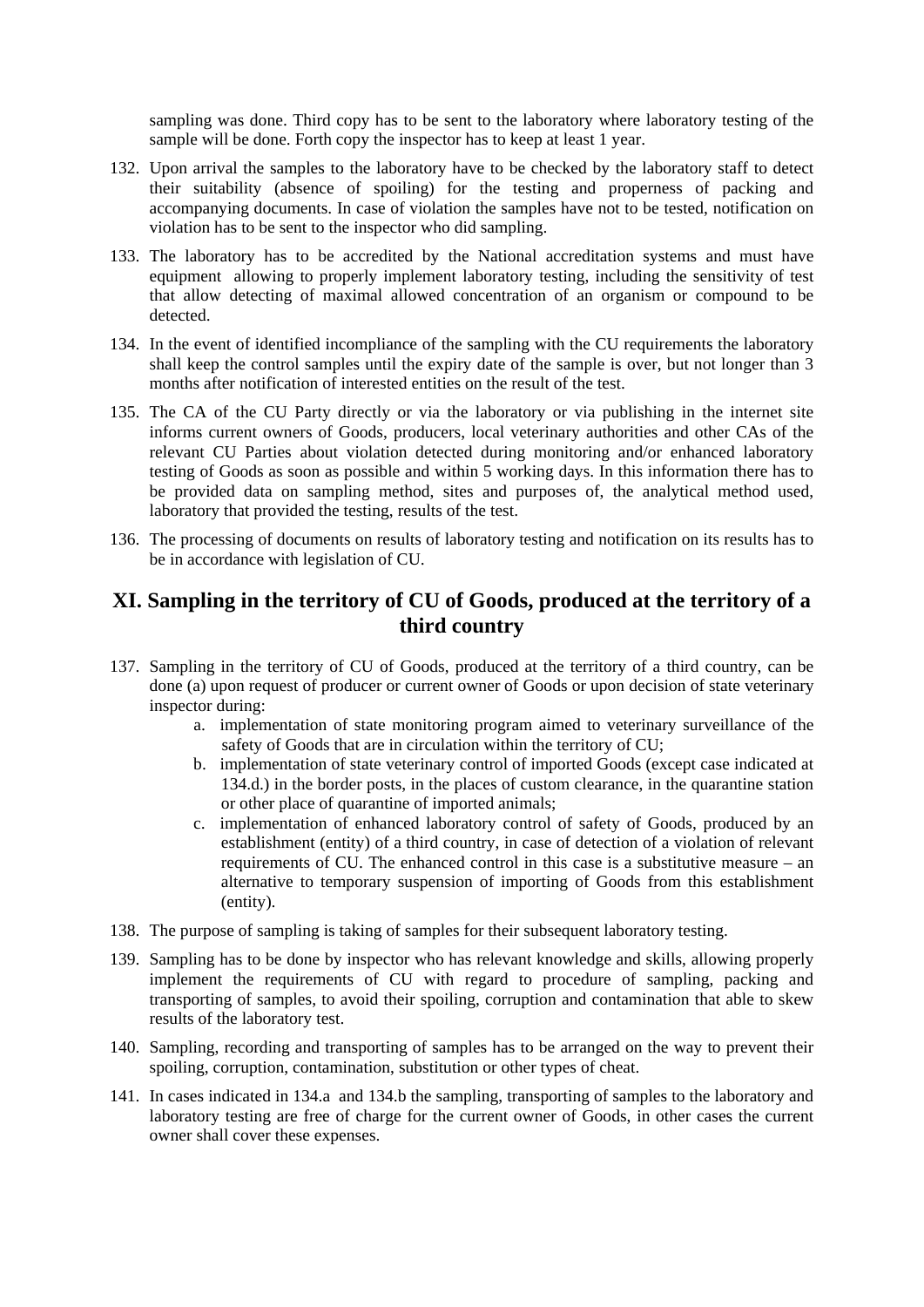- 142. The laboratory has to be accredited by the National accreditation authority and have equipment that allows properly implement laboratory testing, including the sensitivity of test that allow detecting of maximal allowed concentration of an organism or compound to be detected.
- 143. In case of identification of a sample which is not in compliance with the CU requirements, the laboratory shall keep the control samples until the expiry date of the sample is over, but not longer than 3 month after notification of interested entities on the result of the test.
- 144. In case of sampling upon request of producer or current owner they have right to determine the laboratory with no regard in the territory of which CU Party it situated. In other cases the veterinary inspector who took the decision to make sampling has determine the laboratory if the determination was not indicated in an order to implement which the sampling was done.
- 145. In case indicated at 134.c after a single detection of a violation in not more than 10 shipments and within not more than 3 months have to be sampled. The sampling has to be done only with regard to the same type of Goods, produced by the establishment (entity), where the violation was detected. The laboratory test has to be aimed to detect only that organism or that compound which was detected.
- 146. The CA of the CU Party sends the information to CA of a third country were the Goods were produced and CA of a third country from where the Goods were exported to the CU, current owners of Goods, producers, local veterinary authorities and other CAs of the relevant CU Parties about violation detected during monitoring and/or enhanced laboratory testing of Goods as soon as possible and within 5 working days after reporting by the laboratory on results of the test. In this information there has to be provided data on sampling method, sites and purposes of, the analytical method used, laboratory that provided the testing, results of the test.
- 147. The processing of documents on results of laboratory testing and notification on its results has to be in accordance with the legislation of the CU.

# **XII. Sampling in the territory of a third country if a part of an audit or a joint inspection**

- 148. Sampling for laboratory testing of Goods if a part of an audit of a foreign official surveillance system or a joint inspection shall be conducted upon request of the CA of a third country and as provided in this Chapter.
- 149. Sampling shall be done by inspector of CU Party or official (state approved) veterinarian (inspector) of the third country or by representative of producer or current owner of Goods to be exported to the CU, as agreed between the CA of the third country and the CA of CU Party.
- 150. Sampling has to be done as provided by CU legislation or by the legislation of the third country as agreed between CA of the third country and CA of CU Party.
- 151. The person doing sampling has to have relevant knowledge and skills, allowing properly implement the requirements, as provided in the previous paragraph, of the CU or the third country with regard to the procedure of sampling, packing and transporting of samples to avoid their spoiling, corruption and contamination that able to skew results of the laboratory test.
- 152. Sampling, recording and transporting of samples have to be arranged on a way to prevent their spoiling, corruption, contamination, substitution or other types of cheat.
- 153. The laboratory has to be accredited by the National accreditation authority or in the laboratory of a third country proposed by the CA of the third country and agreed by the CA of the CU Party.
- 154. In case of finding of incompliance of the sample with the requirements indicated in 150, the laboratory shall keep the control samples until the expiry date of the sample is over, but not longer than 3 month after notification of interested entities on the result of the test.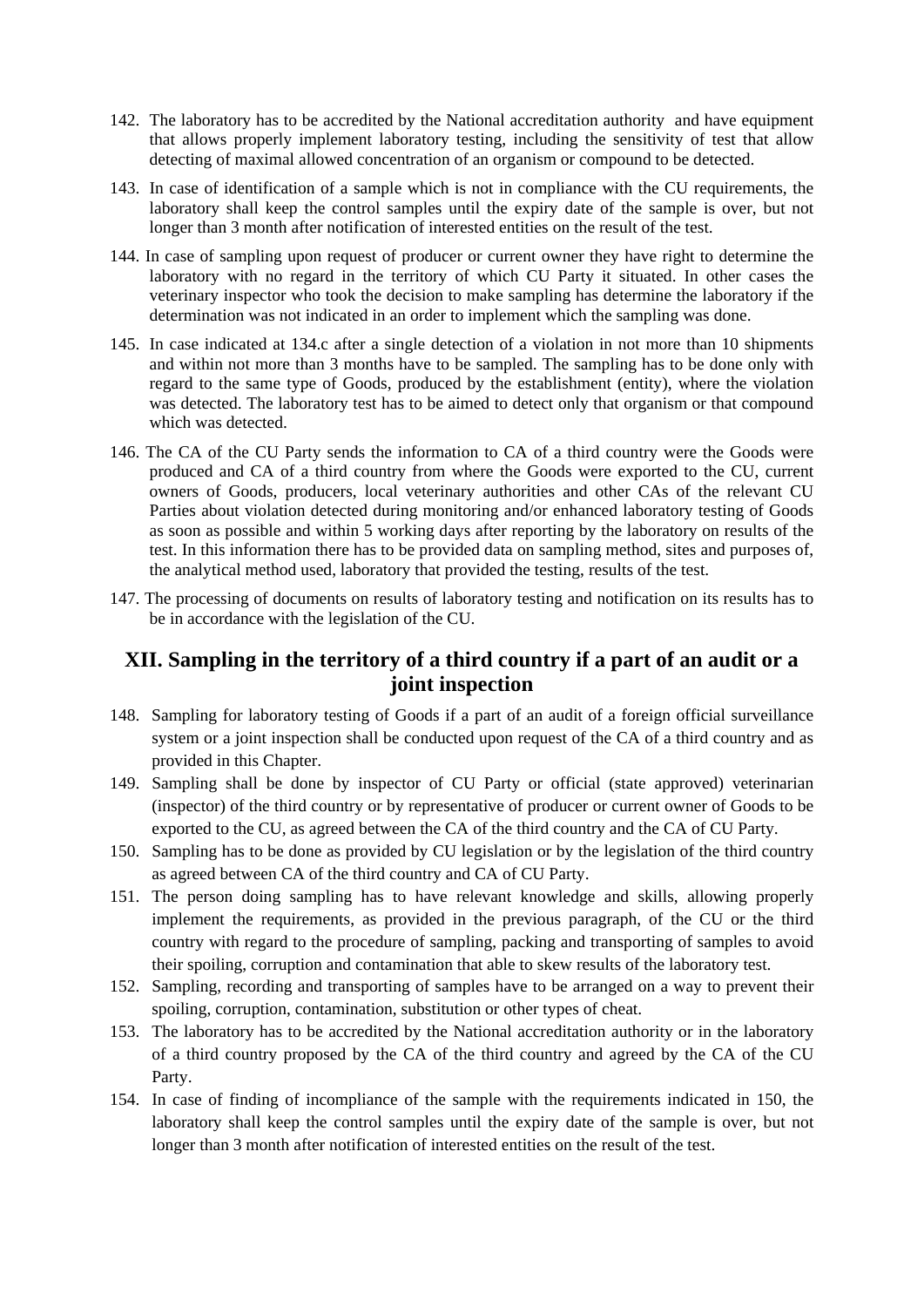- 155. The CA of the CU Party or the CA of the third country depending on where the laboratory that did testing is situated sends the information to the CA of the CU Party or to the CA of the third country correspondingly about results of testing of Goods as soon as possible and within 5 working days after reporting by the laboratory on results of the test. In this information there has to be provided data on sampling method, sites and purposes of, the analytical method used, laboratory that provided the testing, results of the test.
- 156. The rules of processing of documents on results of laboratory testing and notification on its results have to be agreed by CA of the third country and CA of the CU Party.

# **XIII. Keeping the Register of establishments of third countries**

- 157. The Register shall be published at the web-site of CUC.
- 158. The internet-access to the Register is free of charge.
- 159. The Register contains the following information in Russian language (if other not indicated below) about establishments (entities) of third countries that export and/or have the right to export their Goods to CU:
	- a) Name of establishment (entity) in English or other national language;
	- b) Number (identifier) of the establishment (entity) given by CA of the third country or if this number (identifier) is absent, given by CA of a CU Party;
	- c) List of Goods that this establishment (entity) has right to export to the CU;
	- d) Veterinary and sanitary status of the establishment in the Regisgter of third countries and the date of its changing;
- 160. In cases established by the Annex to the Common veterinary (veterinary and sanitary requirements to goods subject to veterinary control (supervision), the establishments not listed in the Register have no right to export its Goods to CU.
- 161. The status of an establishment in the Register can be one of the following:
	- a) "Unrestricted" that means that the establishment currently can export Goods to the CU without any restrictions;
	- b) "Temporarily suspended" that means that currently export is prohibited;
	- c) "Enhanced laboratory testing" that means that export is possible, but every shipment has to be sampled for laboratory control;
	- d) "Notified" that means that the CA of the third country was notified about a violation detected regarding shipments from this establishment, but the violation did not lead to temporary suspension or enhanced laboratory testing;
	- e) "Special requirements" mean the necessity to apply using of substitutive (additional) measures to allow continue exporting of Goods from the establishment that otherwise has to be prohibited. In this case Register has to containe a hyperlink to a document explaining what kind of special requirements should be imposed.
- 162. An establishment can be listed in the Register in result of:
	- a) Providing by CA of a third country data on this establishment within the notification of CA of CU Party about permit to export Goods to CU given to this establishment by the CA of this third country in case of successful audit of foreign official system of supervision of this country as provided by Chapter IV;
	- b) Providing by CA of a third country of guarantees that Goods of this establishment and process of their production comply with CU requirements in case of granting to the CA of the third country powers to provide guarantees as provided by Chapter IV;
	- c) As a result of a decision of a CA of a CU Party made in result of on-site inspection of the establishment as provided by Chapter V

163. An establishment can be delisted from the Register upon request of the establishment and upon request of CA of the third country.

164. Except in emergency situations, a temporary suspension of imports from an establishment only could be applied: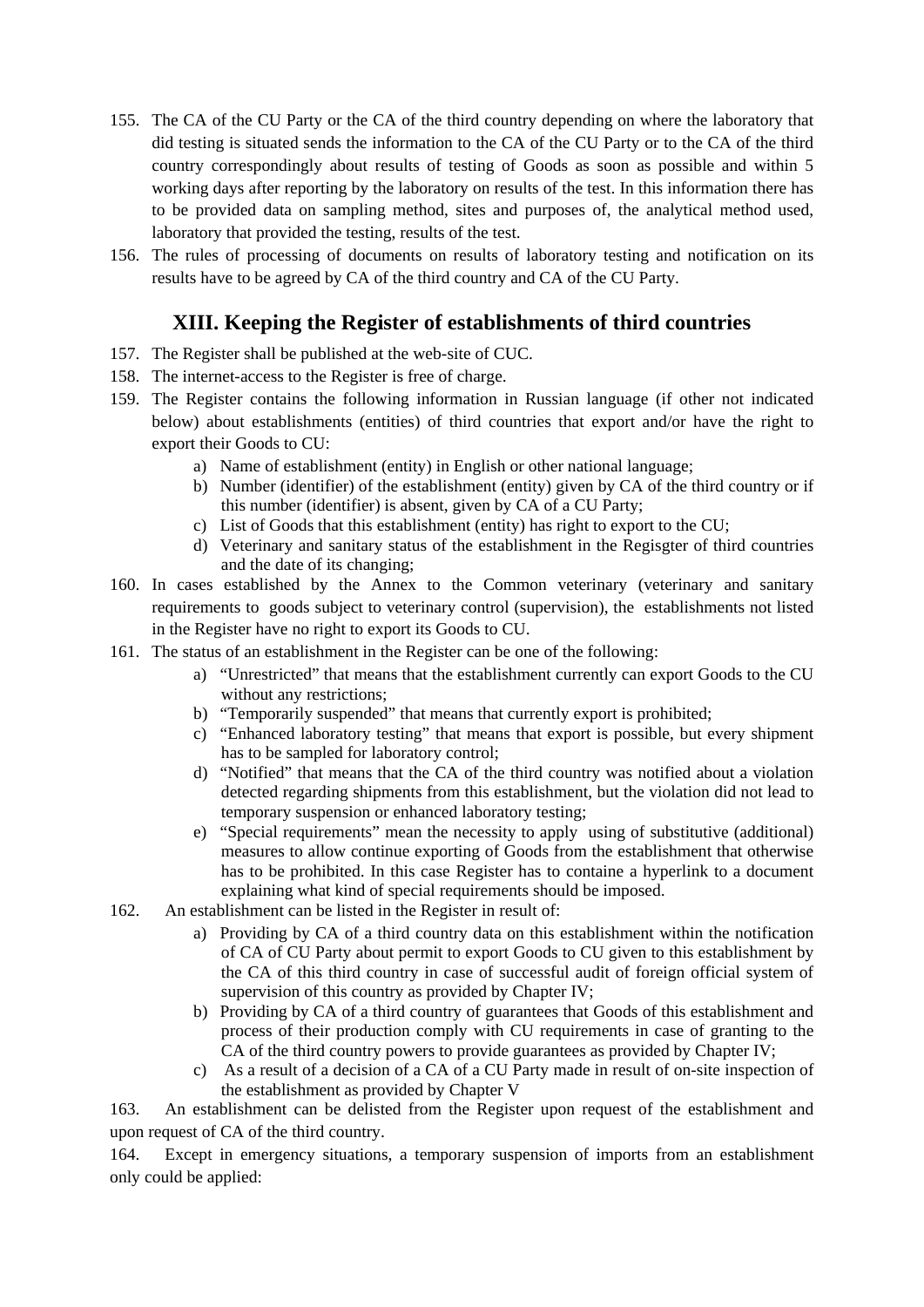- a) upon the request of the establishment or the CA of the third country, or
- b) based on repeated non-compliances with CU requirements either detected during onsite inspection and/or re-inspection of the establishment by the CA of a CU Party, or as a result of monitoring and enhanced laboratory testing of the establishment's Goods, which have been notified to the CA of the third country, if such noncompliances represented a significant threat to human or animal life and health.

In extraordinary cases, the CUC could take a decision on suspension with regard to a group of establishments or all establishments of a third country, as a result of detection of a serious systemic failure of the official system of control (supervision), if corrective action was not taken and such a temporary suspension of imports was proportionate to the risk to human or animal health presented by the problem with the official system of control (supervision).

- 165. A change of status of an establishment in the Register can be made as the result of:
	- a) request of the establishment;
	- b) request of the CA of the third country;
	- c) request of an importer willing import Goods from the establishment;
	- d) on-site inspection of the establishment by the CA of a CU Party;
	- e) detection in the territory of CU of a violation related to Goods imported from the establishment;
	- f) finishing of the period of enhanced laboratory control of Goods imported from the establishment;
	- g) refusal to accept guarantees from the CA of the third country;
	- h) reinstatement accepting guarantees from the CA of the third country:
	- i) negative conclusions on equivalency according to the results of re-audit of foreign official system of supervision;
	- j) positive conclusions on equivalency according to the results of re-audit of foreign official system of supervision of the third country.

166. The CA of the CU will notify the CA of the Third Country and authorized bodies of other Parties of any change in status of an establishment as soon as possible, but no later than five working days. This notification would include information on the change in status and the reason for the change, including if relevant, specific information related to laboratory tests confirming noncompliance with CU requirements.

167. Following receipt of a report of a violation the CA of the third country should be encouraged to investigate the situation and determine if corrective actions is necessary and, if necessary to confirm that the corrective actions have been taken. Following this investigation the CA of the third country may request a change in status for the establishment.

168. Any update of the Register database has to be made without undue delay after taking of a correspondent decision or request in cases when there is no need decision of CA of a CU Party or CUC.

## **XIV. Keeping the Register of establishments of CU countries**

- 169. The Register represents the web-accessible database under management of CUC. Content of the Register displays on the web-sites of CUC and of CU Parties.
- 170. The internet access to the Register is free of charge.
- 171. The Register contains the following information about establishments (entities) of third countries that are entitled to move their Goods from the territory of one Party to the territory to another Party:
	- a) Party
	- b) Name of establishment (entity);
	- c) Number (identifier) of the establishment (entity) given by CA of a CU Party;
	- d) Region
	- e) Address of the establishment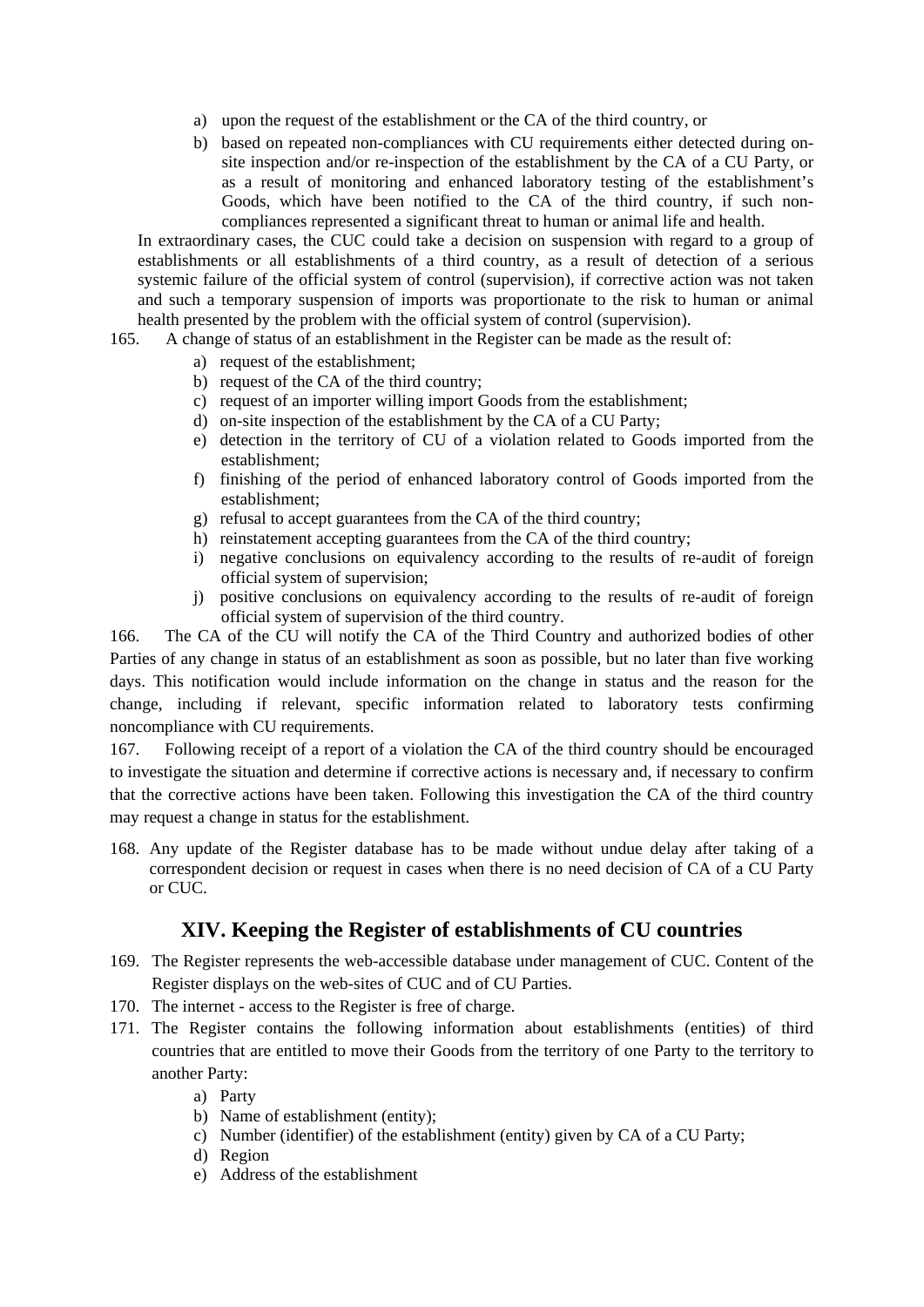- f) Activity of the establishment
- g) Veterinary and sanitary status of the establishment
- h) Ground for the listing of the establishment into the Register.

The register may contain other information about listed establishments.

172. The status of an establishment in the Register may be:

- a) "Unrestricted" that means that the establishment currently can supply Goods to other CU Party's territory without any restriction or additional encumbrances;
- b) "Temporary suspended" that means that currently Goods of the establishment cannot be moved to other CU Party's territory;
- c) "Enhanced laboratory testing" that means that Goods of the establishment can be moved to other CU Party's territory but every shipment has to be sampled for laboratory control;
- d) "Notified" that means that the CA of the CU Party notified by a CA of other CU Party or the establishment notified by the CA of the CU Party where the establishment situated about a violation detected regarding Goods from this establishment, but the violation currently did not lead to a restrictions or additional encumbrances;
- e) "Special requirements" that means using of substitutive measures to allow moving Goods from the establishment to other CU Party's territory that otherwise has to be prohibited. In this case Register has contained a hyperlink to a document explaining what kind of special requirements imposed.
- 173. An establishment (entity) can be listed in the Register:
	- a) upon request of CA of the Party in case indentified in paragraph 116 of this Regulation;
	- b) in result of joint inspection of the establishment.
- 174. An establishment can be delisted from the Register upon request of the establishment.
- 175. Reasons for changing of status of a establishment in the Register of CU establishments can be:
	- a) request of the establishment;
	- b) decision of the CA of the CU Party;
	- c) on-site inspection (re-inspection);
	- d) detection of a violation related to Goods produced by the establishment in the territory of this or in the territory of other CU Parties;
	- e) finishing of the period of enhanced laboratory control of Goods produced by the establishment.

176. Any update of the Register database has to be made without undue delay after taking of a correspondent decision or request in cases when there is no need decision of CA of a CU Party or CUC.

## **XV. Final and transitional provisions**

177. Entry into force of this Regulation does not change the status of establishments on the Register, whether they located at the territory of third countries or CU Parties.

178. Prior to the entering into force of the integrated information system of foreign and mutual trade of CU the CAs of the Parties shall publish mentioned above Registers on their official websites.

## Annex 1: Statement of sampling (template)

Statement of Sampling

No. <u>dated 20</u>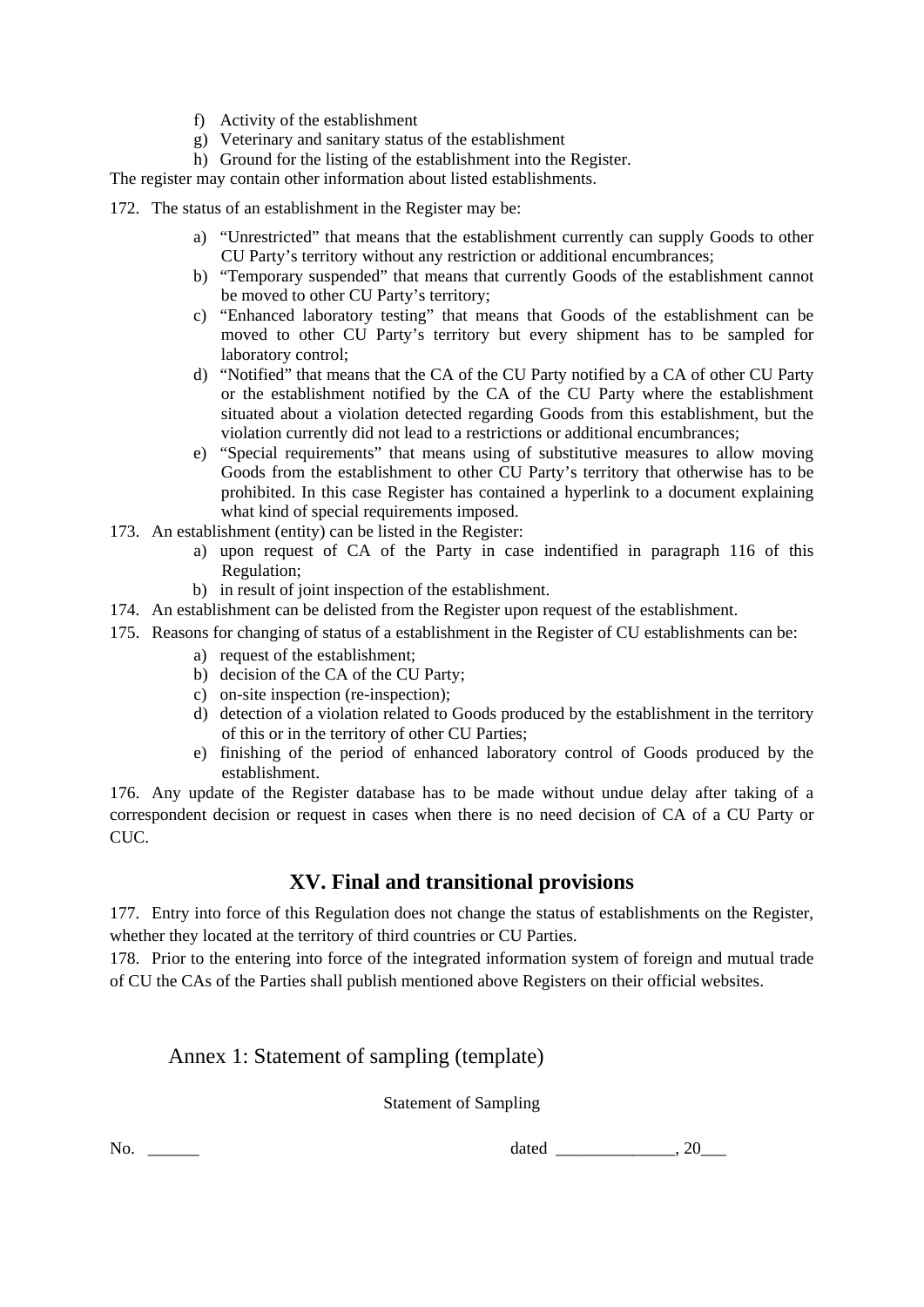|                             | Regional (city) territorial subdivision of the department of the authorized body for ______________                                                                                                                    |
|-----------------------------|------------------------------------------------------------------------------------------------------------------------------------------------------------------------------------------------------------------------|
| Region (city)               |                                                                                                                                                                                                                        |
|                             |                                                                                                                                                                                                                        |
|                             |                                                                                                                                                                                                                        |
|                             |                                                                                                                                                                                                                        |
|                             | (name and address of the object)                                                                                                                                                                                       |
|                             | I(we)                                                                                                                                                                                                                  |
|                             | (full name, position of the representative (s) of the authorized body carrying out sampling)                                                                                                                           |
| in the presence of          |                                                                                                                                                                                                                        |
|                             | (specify position, full name of the representative (s) of the owner of the moveable                                                                                                                                    |
|                             | (transportable) object, legal entity or full name of natural person)                                                                                                                                                   |
| have carried out inspection |                                                                                                                                                                                                                        |
|                             |                                                                                                                                                                                                                        |
|                             | (name of the moveable (transportable) object                                                                                                                                                                           |
|                             |                                                                                                                                                                                                                        |
|                             |                                                                                                                                                                                                                        |
| Lot size $\_\_$             |                                                                                                                                                                                                                        |
|                             | (net weight, number of packages)                                                                                                                                                                                       |
|                             |                                                                                                                                                                                                                        |
|                             | (specify name, number of units and number of vehicles)                                                                                                                                                                 |
|                             |                                                                                                                                                                                                                        |
|                             |                                                                                                                                                                                                                        |
|                             | (list types of documents, No. and issue date)                                                                                                                                                                          |
|                             |                                                                                                                                                                                                                        |
|                             |                                                                                                                                                                                                                        |
|                             | (specify documents)                                                                                                                                                                                                    |
|                             | (country of origin)                                                                                                                                                                                                    |
|                             |                                                                                                                                                                                                                        |
|                             | Shelf life, manufacturer, date of manufacture ___________________________________                                                                                                                                      |
|                             |                                                                                                                                                                                                                        |
|                             |                                                                                                                                                                                                                        |
|                             |                                                                                                                                                                                                                        |
|                             |                                                                                                                                                                                                                        |
|                             | (appearance, smell, packaging integrity, correspondence to                                                                                                                                                             |
|                             | marking, temperature inside the product, etc.)                                                                                                                                                                         |
|                             | The ground for laboratory examination of products and fodders                                                                                                                                                          |
|                             | (under the procedure of scheduled inspection and supervision; suspicion of danger in veterinary relation,<br>obtaining information on poor quality, violation of storage terms and conditions, in case of the owner of |

moveable (transportable) object)